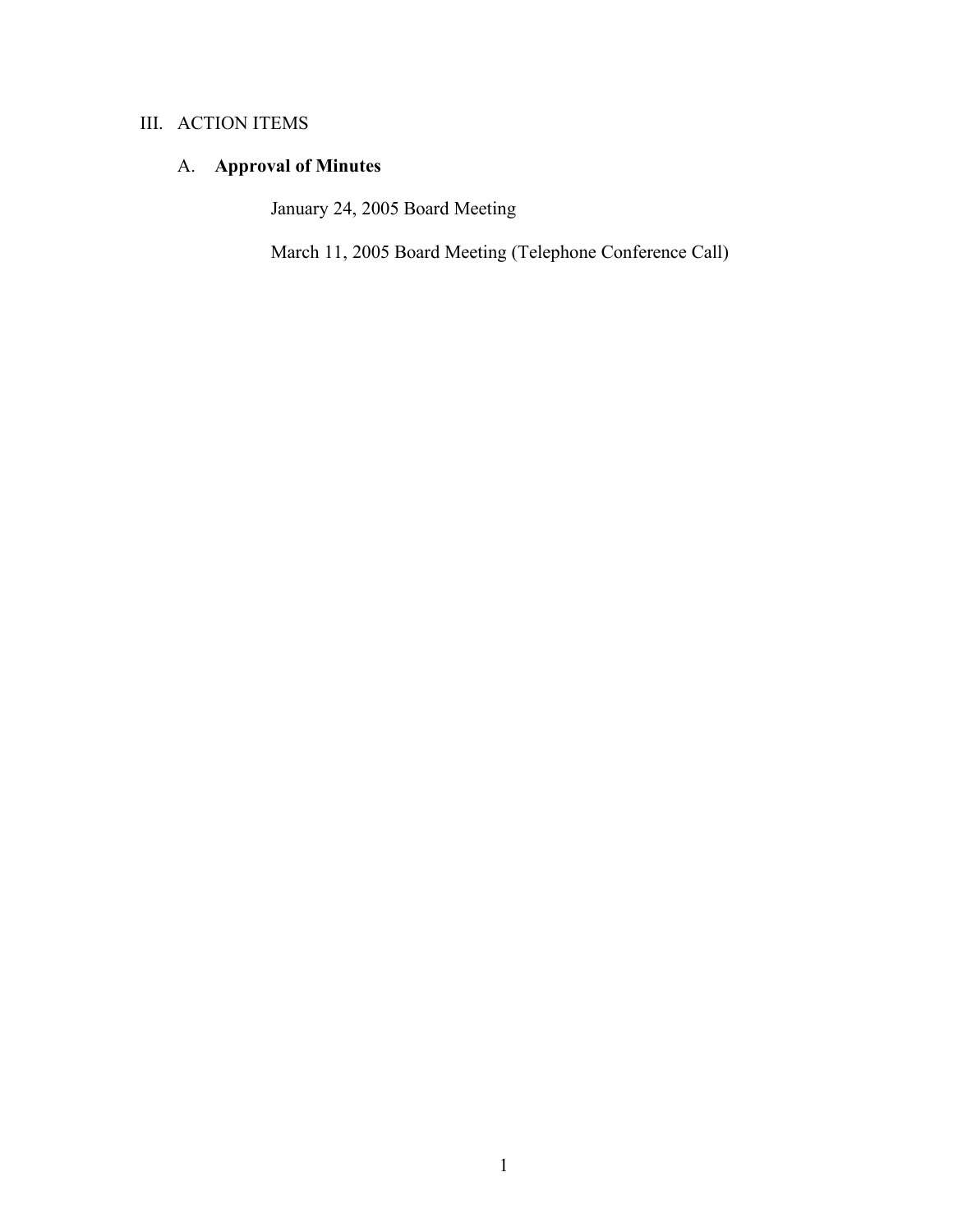# B. **Executive Session Minutes**

Section 2.06(c) of the Open Meetings Act requires that the Board of Trustees review the minutes of all executive sessions at least semi-annually to determine whether the need for confidentiality still exists as to all or part of those minutes. Minutes of executive sessions, or portions thereof, which no longer require confidential treatment must be made available for public inspection.

In order to comply with this provision, Board Counsel is reviewing executive session minutes and will provide the Board recommendations as to whether or not all or part of those minutes should remain confidential.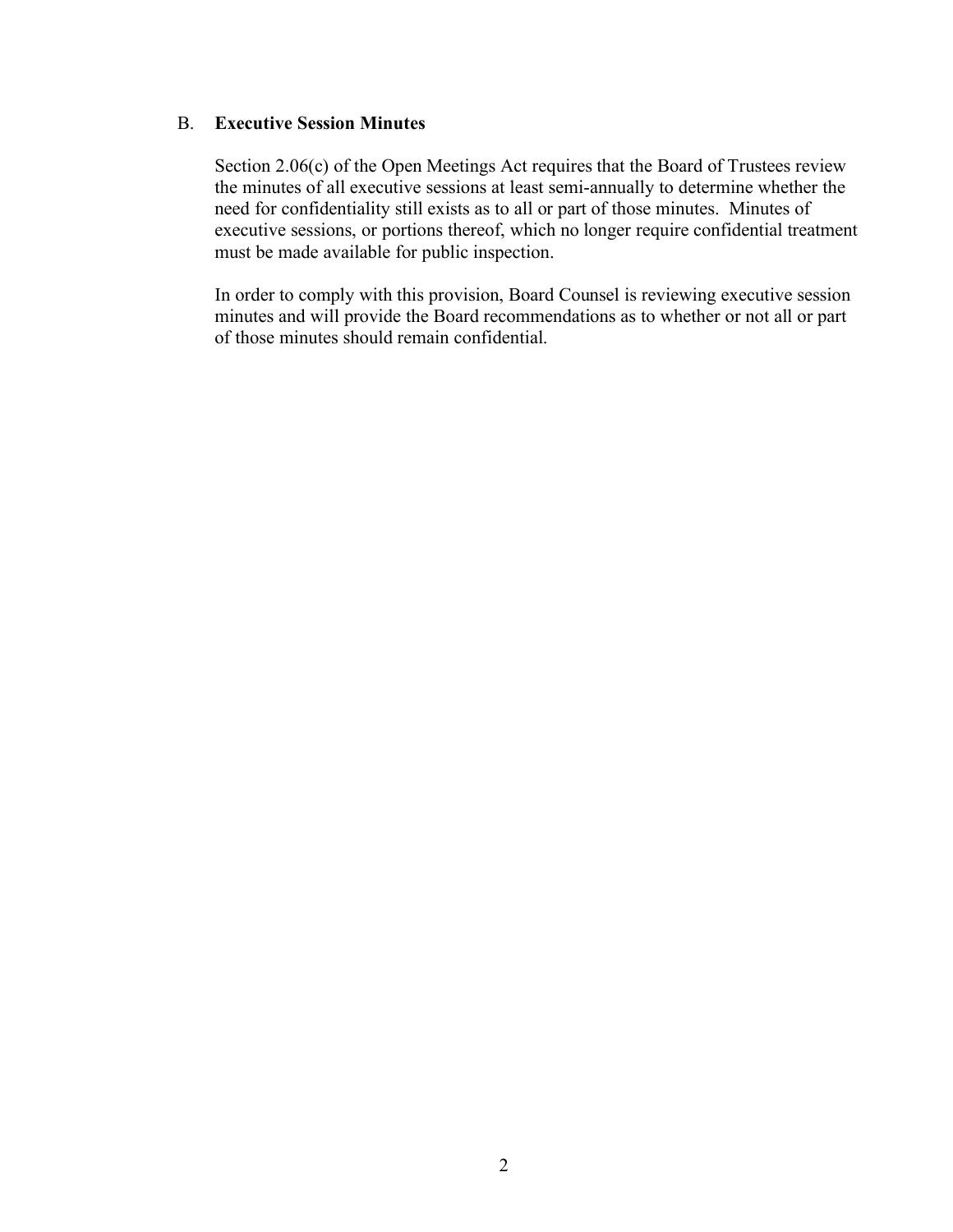# C. **Annual Meeting - Election of Officers**

The April meeting is the annual meeting for the Baord.

Per Joe Barron, University Counsel, the "Eastern Illinois University Law" (110 ILCS 775/10-25 provides that only the Board Chairman and Secretary may be elected by secret ballot. This is an exception to the "Open Meetings Act" which does not permit secret ballots at open meetings.

The Vice Chairperson and member pro tem of the Executive Committee will be selected by a roll call vote.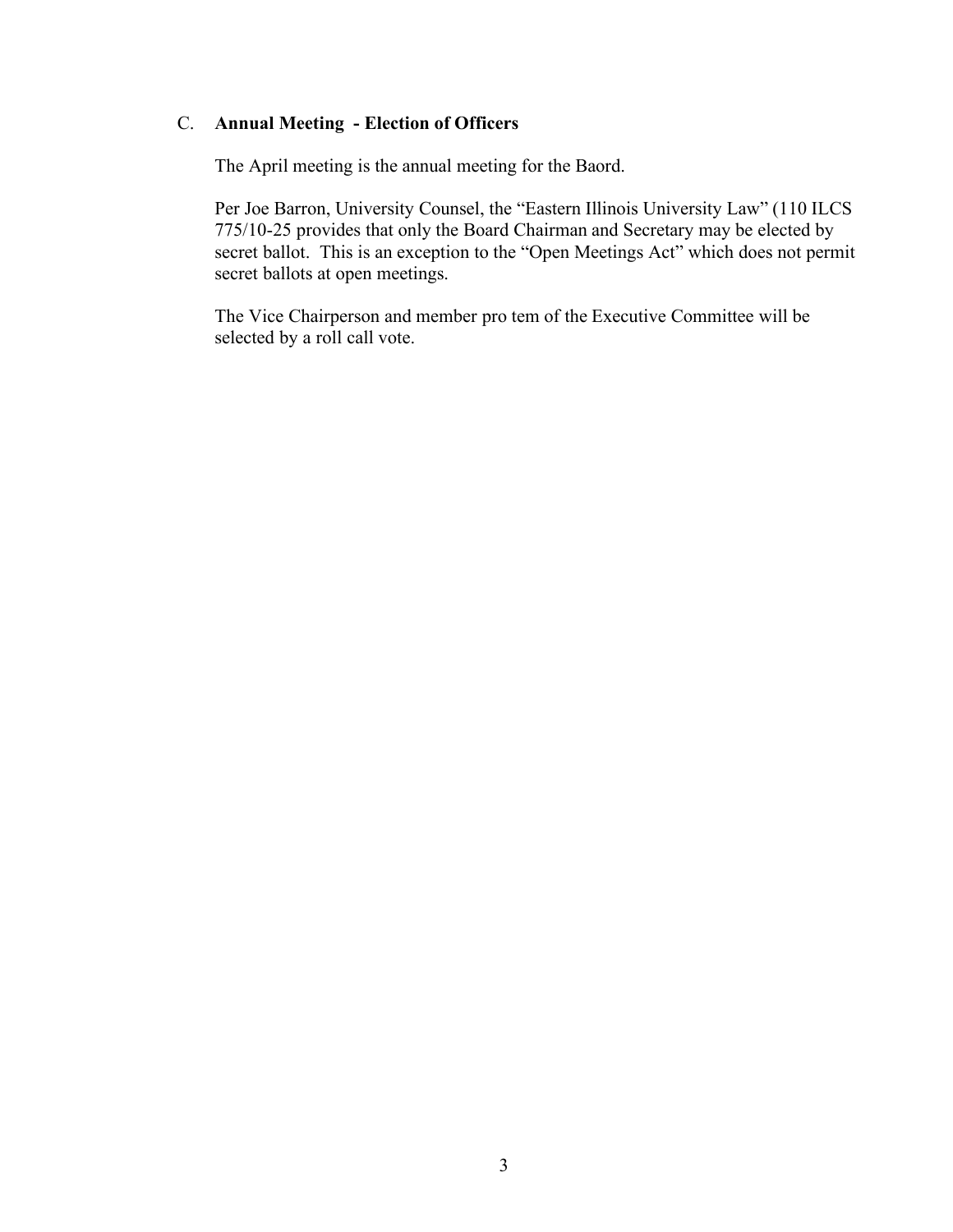### D. **Eastern Illinois University Board of Trustees 2006 Meeting Calendar**

Unless other notice is given, all meetings will be held on the campus of Eastern Illinois University in Charleston, Illinois.

> Friday, February 10, 2006 (Meeting on Campus) Friday, March 10, 2006 (Telephone Conference Call) Monday, April 24, 2006 (Meeting on Campus) Monday, June 19, 2006 (Meeting on Campus) Monday, August 7, 2006 (Telephone Conference Call) Friday, September 15, 2006 (Meeting on Campus)\*

Friday, November 17, 2006 (Meeting on Campus)

Friday, December 15, 2006 (Telephone Conference Call)

\*Pending Fall Football Schedule

**It is recommended that the Board of Trustees approve the above calendar for 2006.**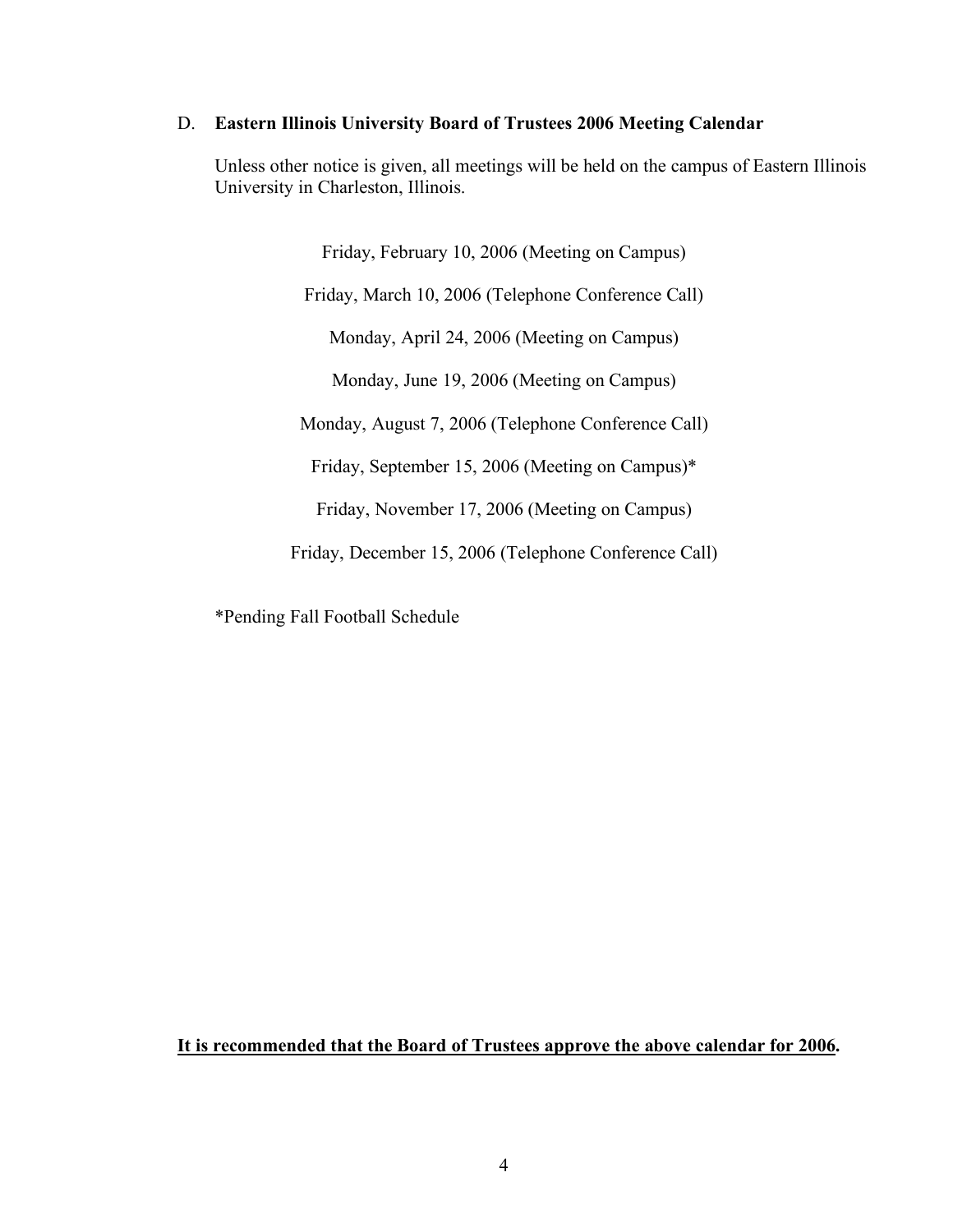# E. **Tenure Recommendations**

Recommendations on the award of tenure will be presented to the Board by addendum at the meeting.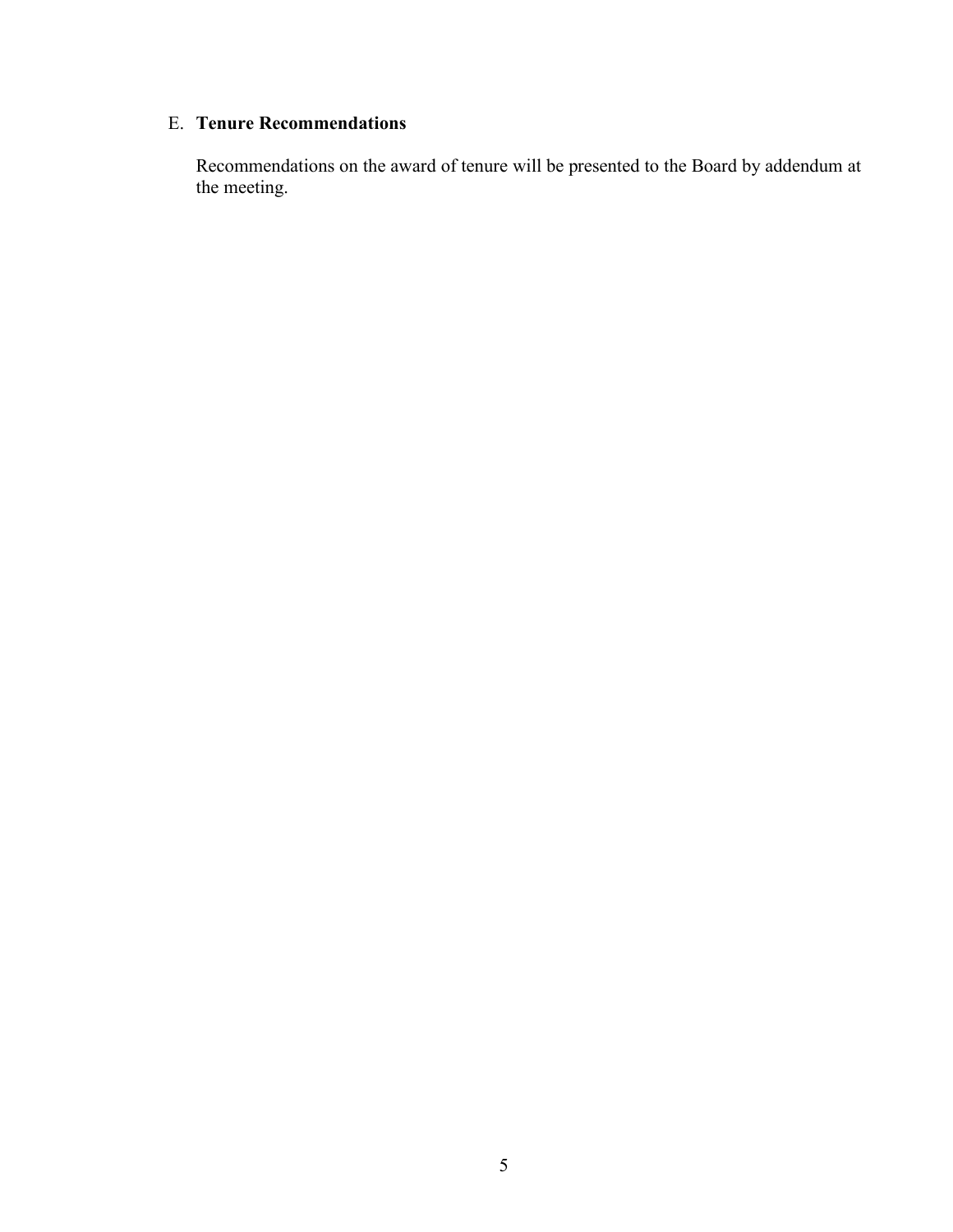### F. **Labor Agreement**

## **Contract Renewal and Wage Agreement – Painters District Council #58**

- **Labor Agreement:** A tentative agreement was reached with the Painters District Council #58, representing 20 employees, on March 29, 2005 to renew and amend wage provisions of a five-year collective bargaining agreement. The new agreement would be effective for the period May 1, 2005 through April 30, 2010. The Union ratified the agreement on April 7, 2005.
- **Cost of Settlement:** Under terms of the agreement, bargaining unit members would receive a three (3) percent across-the-board increase effective May 1, 2005, a three (3) percent across-the-board increase effective May 1, 2006, and a three (3) percent across-the-board increase effective May 1, 2007. Effective May 1, 2008 and May 1, 2009, wages would be increased by the percentage increase announced by Eastern Illinois University according to the General Salary Policy for Civil Service Employees or by the percentage increase appropriated to Eastern for general wage increases for civil service employees, whichever is greater.

Also under the terms of the new agreement, the sub-foreman wage rate would be increased \$0.675/hour to \$1.35/hour above the journeyman rate of pay and bargaining unit employees would be entitled to the retirement provisions granted under Public Act 92- 0599 which became effective on June 28, 2002.

Estimated cost of 3% increase effective May 1, 2005 \$36,140

Estimated cost of 3% increase effective May 1, 2006 \$37,220

Estimated cost of 3% increase effective May 1, 2007 \$38,580

# **It is recommended that the Board of Trustees approve this contract renewal and wage agreement.**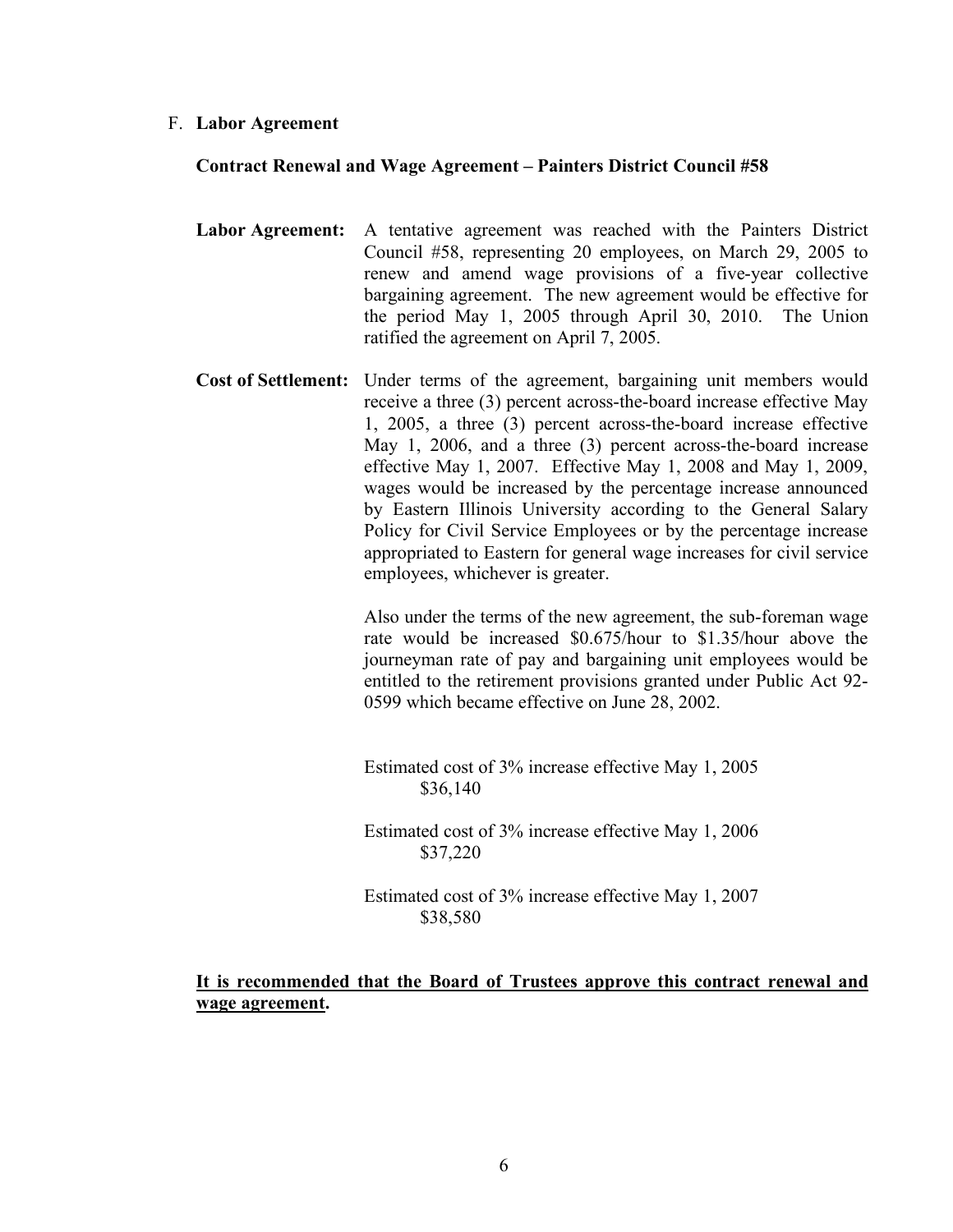# G. **Personnel Contract**

# **Mr. Michael E. Miller – Men's Basketball Coach**

At the January 26, 1998 meeting of the Board of Trustees, the Board approved the recommendation that the President of the University be authorized to offer multi-year contracts to certain administrative personnel at Eastern Illinois University. Mr. Louis Hencken is recommending that he be authorized to offer Mr. Michel E. Miller a three-year contract for the period May 1, 2005 through April 30, 2008 to serve as the men's basketball coach.

**It is recommended that the Board of Trustees authorize President Hencken to offer to Mr. Michael E. Miller, a three-year contract for the period May 1, 2005 through April 30, 2008 to serve as the men's basketball coach.**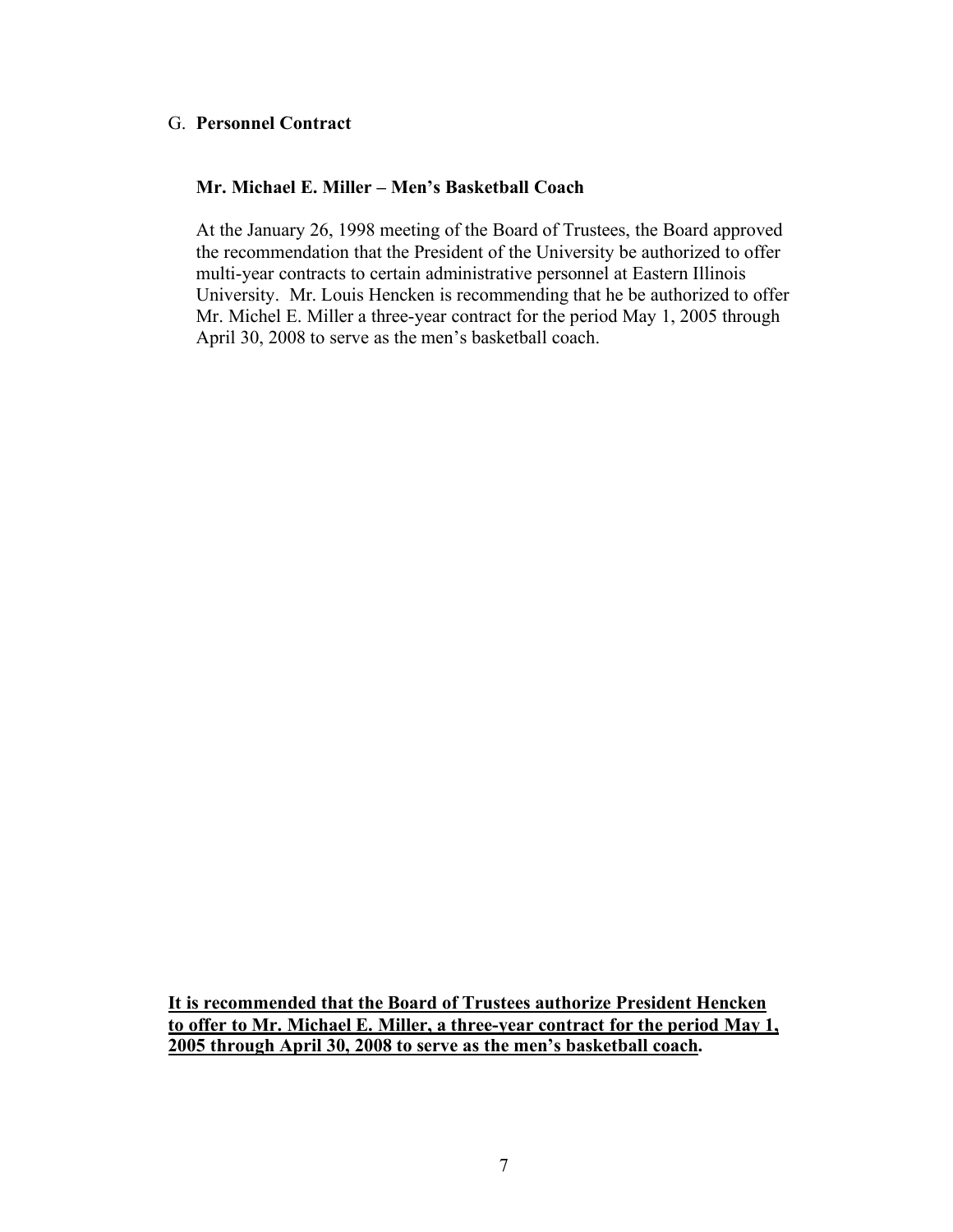# H. **Revision to Board** *"Regulations"*

Educational Benefits [First and Final Reading]

The current Board "*Regulations*" provide slightly different educational benefits for Civil Service and Faculty/Administrative employees. The Board "Regulations" are being revised to provide the maximum education benefit under either employee classification to all employees so that all classes of employees of the University receive the same educational benefits. For "Faculty and Administrative Employees", Section II.B.6.i, and for "Civil Service Employees", Section II.C.7.h, are revised as set forth in the attached pages.

It is recommended that the Board of Trustees approve the amendment to the "*Regulations*" on first reading as specified in paragraph I.C.4 of the *Regulations*."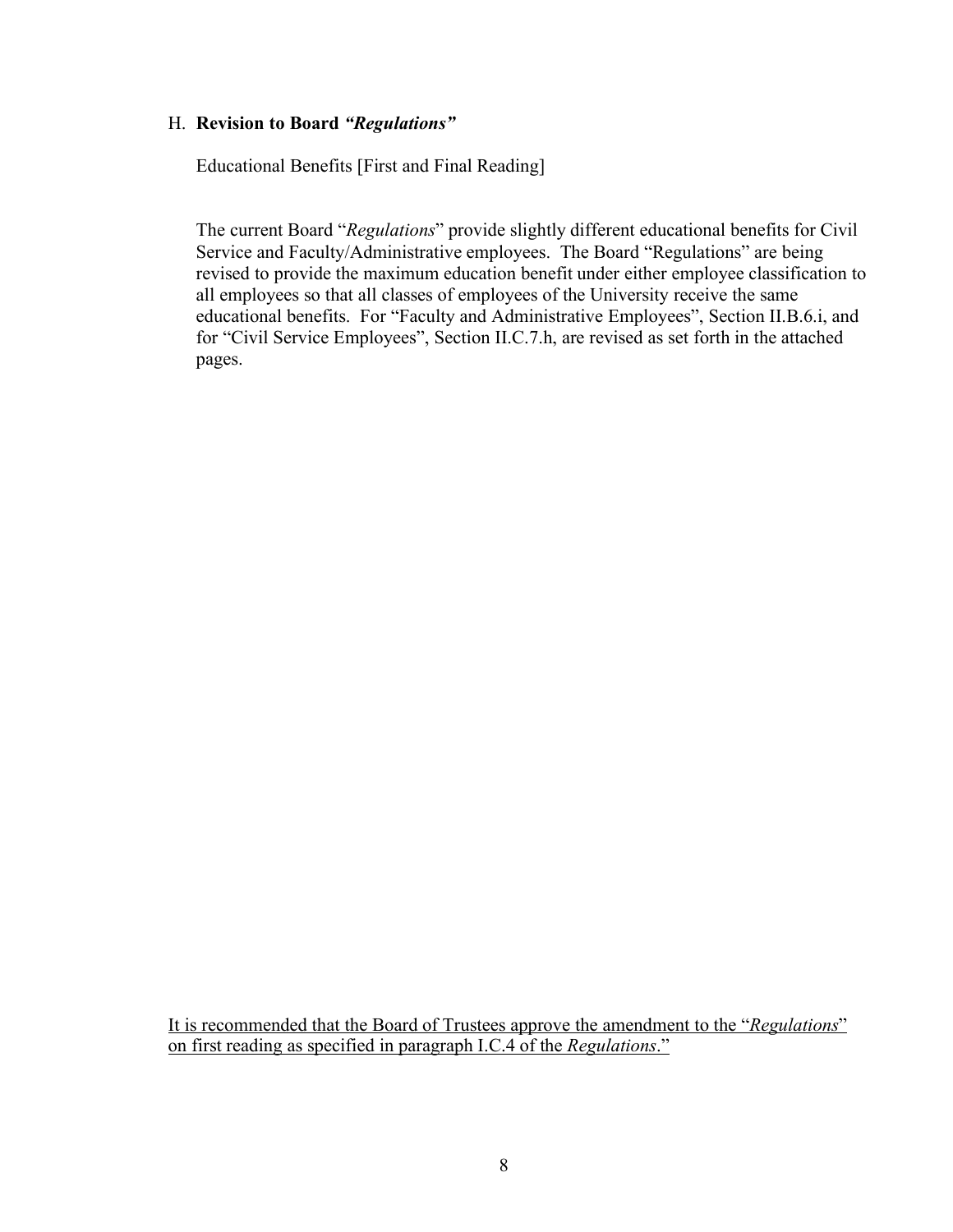### **Civil Service Employees Section II.C.7.h**

### h. Educational Benefits

(1) Tuition and fee waivers shall be granted to status civil service employees of the University.An employee may enroll at the University for a maximum of two (2) courses, or six (6) credit hours, whichever is greater, in any academic term with exemption from the payment of tuition and fees. The fees waived by the University include registration, application fees, credit evaluation fees, admission fees, activity fees, graduation fees, textbook rental fees and other service fees, such as those imposed to secure revenue for bond retirement.

The following course and eredit semester hour maxima shall apply to employees who enroll in courses at the University:

| Employee<br><b>Status</b> | Academic<br>Term (the greater of:) |     |
|---------------------------|------------------------------------|-----|
| Full-time<br>employee     | 6 sem. hrs. or 2 courses           |     |
| $3/4$ time<br>employee    | 4 sem. hrs. or 1 course            |     |
| $1/2$ time<br>employee    | 3 sem. hrs. or 1 course            | com |

These maxima are employee benefit limitations and do not apply to enrollment in approved work-related training programs, the purpose of which is to improve service. The fees which will be waived by the University include registration fees, application fees, credit evaluation fees, admission fees, activity fees, graduation fees, and textbook rental fees. In addition, service fees, such as those imposed to secure revenue for bond retirement, will be waived.

(2) Employees are encouraged to enroll in courses having scheduled class hours outside their scheduled work hours. For courses held during the employee's work schedule, the employee may be excused to attend classes subject to a maximum of four (4) clock hours per week or the number of clock hours required to attend one (1) course, whichever is greater. Requests for excused absences to attend classes must be submitted to the supervisor for approval prior to enrollment and request for waiver of tuition and fees. When such approval is granted, employees shall make up time at the discretion and approval of the supervisor by (i) working outside of regularly scheduled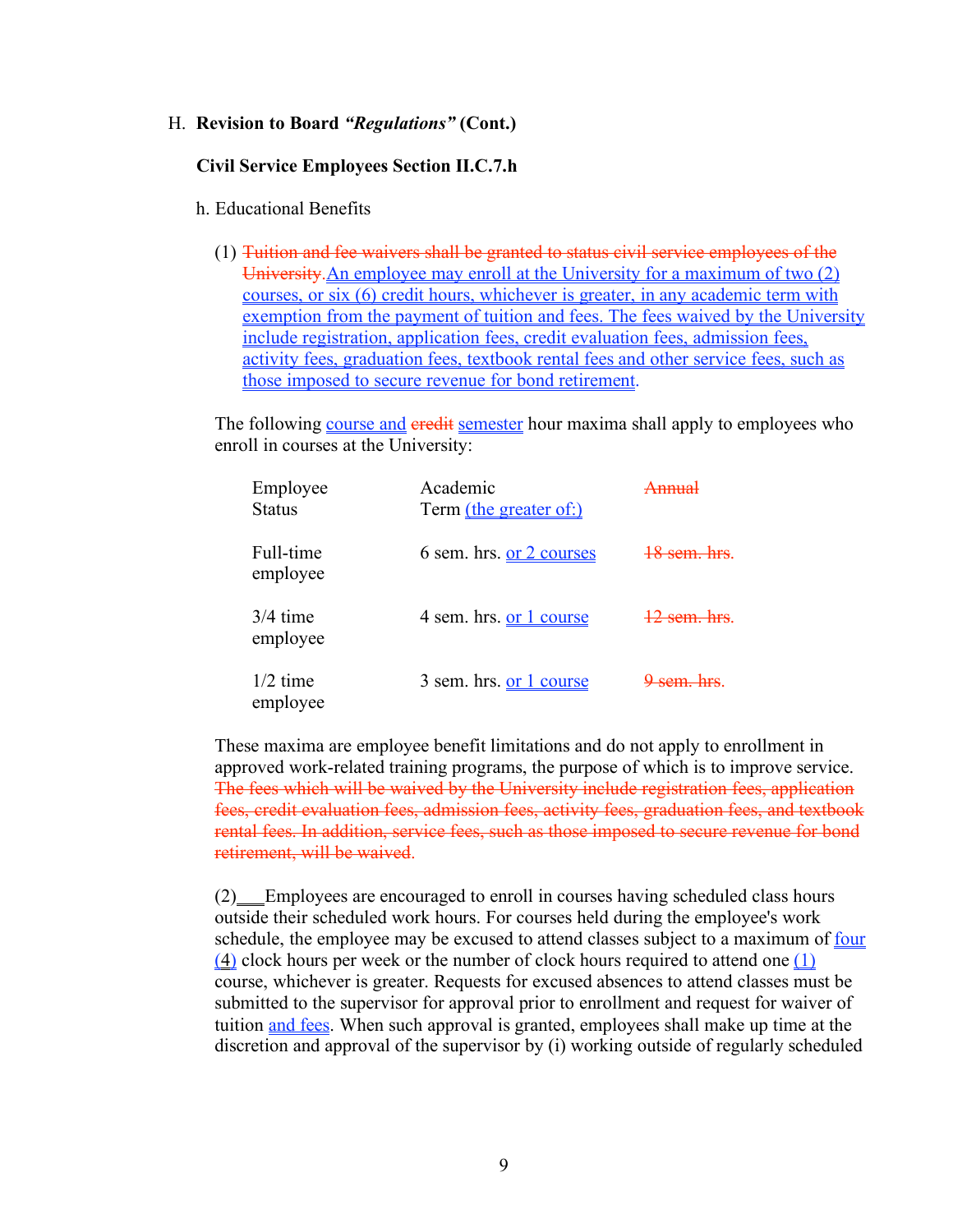# **Civil Service Employees Section II.C.7.h (Cont.)**

hours during the work week in which the excused absence occurs, or (ii) deducting the time spent in class from the employee's accumulated vacation leave. Daily overtimeOvertime compensation shall not be earned for make-up time worked under (i) above.

 $(3)$  The natural, adopted, foster or step-children and the spouse of any status employee under of full-time employment employees (including employees on sick leave or compulsory disability leave) who dies while in service at the University, shall be entitled to a waiver of tuition and fees (as defined in paragraph (1) above) up to and including the baccalaureate degree at the University. Should both parents be full-time employees, the death of one parent shall makemakes the child eligible for the waiver of tuition and fees. Children of a divorced-deceased employee who is divorced are shall be eligible for waiver of tuition and fees if such employee was contributing to their the children's support at the time of the employee's death.

 $(4)$  An employee who has retired from the University shall be eligible for a waiver of tuition and fees at the University as specifiedmay enroll at the University for a maximum of one (1) course, or three (3) semester hours, whichever is greater, in any one academic term with the exemption from payment of tuition and such fees as may be waived in accordance with in paragraph (1) above for one-half time employees.

(5) See Board Regulations Section IV.B.2.a. and the applicable section of Eastern Illinois University Law at 110 ILCS 665/10-90 for provisions governing the award of fifty percent (50%) tuition waivers to the children of seven (7) year or more employees.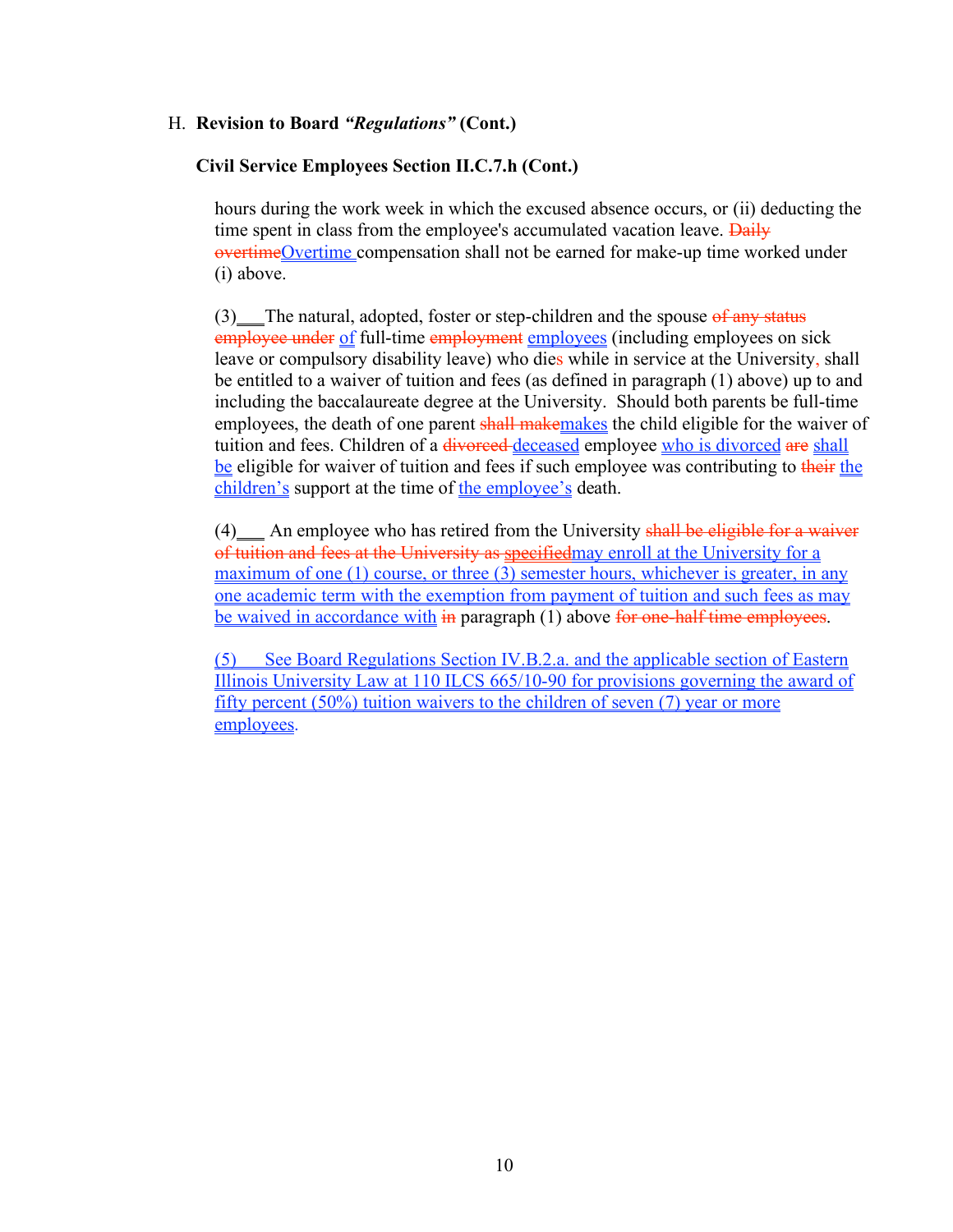# **Faculty and Administrative Employees Section II.B.6.i**

i. Educational Benefits

(1) An employee may enroll  $\frac{1}{10}$  Eastern Illinois at the University for a maximum of two  $(2)$  courses, or six  $(6)$  credit hours, whichever is greater, in any one academic term with exemption from the payment of tuition and fees. The fees which will be waived by the University include registration, application fees, credit evaluation fees, admission fees, activity fees, graduation fees, textbook rental fees and other service fees, such as those imposed to secure revenue for bond retirement.

The following course and semester hour maxima shall apply to employees who enroll in courses at the University:

| <b>Employee</b><br><u>Status</u> | Academic<br>Term (the greater of:) |
|----------------------------------|------------------------------------|
| <b>Full-time</b><br>employee     | <u>6 sem. hrs. or 2 courses</u>    |
| <u>3/4 time</u><br>employee      | 4 sem. hrs. or 1 course            |
| $1/2$ time<br>employee           | 3 sem. hrs. or 1 course            |

These maxima are employee benefit limitations and do not apply to enrollment in approved work-related training programs, the purpose of which is to improve service.

(2) Employees are encouraged to enroll in courses having scheduled class hours outside their scheduled work hours. For courses held during the employee's work schedule, the employee may be excused to attend classes subject to a maximum of four (4) clock hours per week or the number of clock hours required to attend one (1) course, whichever is greater. Requests for excused absences to attend classes must be submitted to the supervisor for approval prior to enrollment and request for waiver of tuition and fees. When such approval is granted, employees shall make up time at the discretion and approval of the supervisor by (i) working outside of regularly scheduled hours during the work week in which the excused absence occurs, or (ii) deducting the time spent in class from the employee's accumulated vacation leave. Overtime compensation shall not be earned for make-up time worked under (i) above.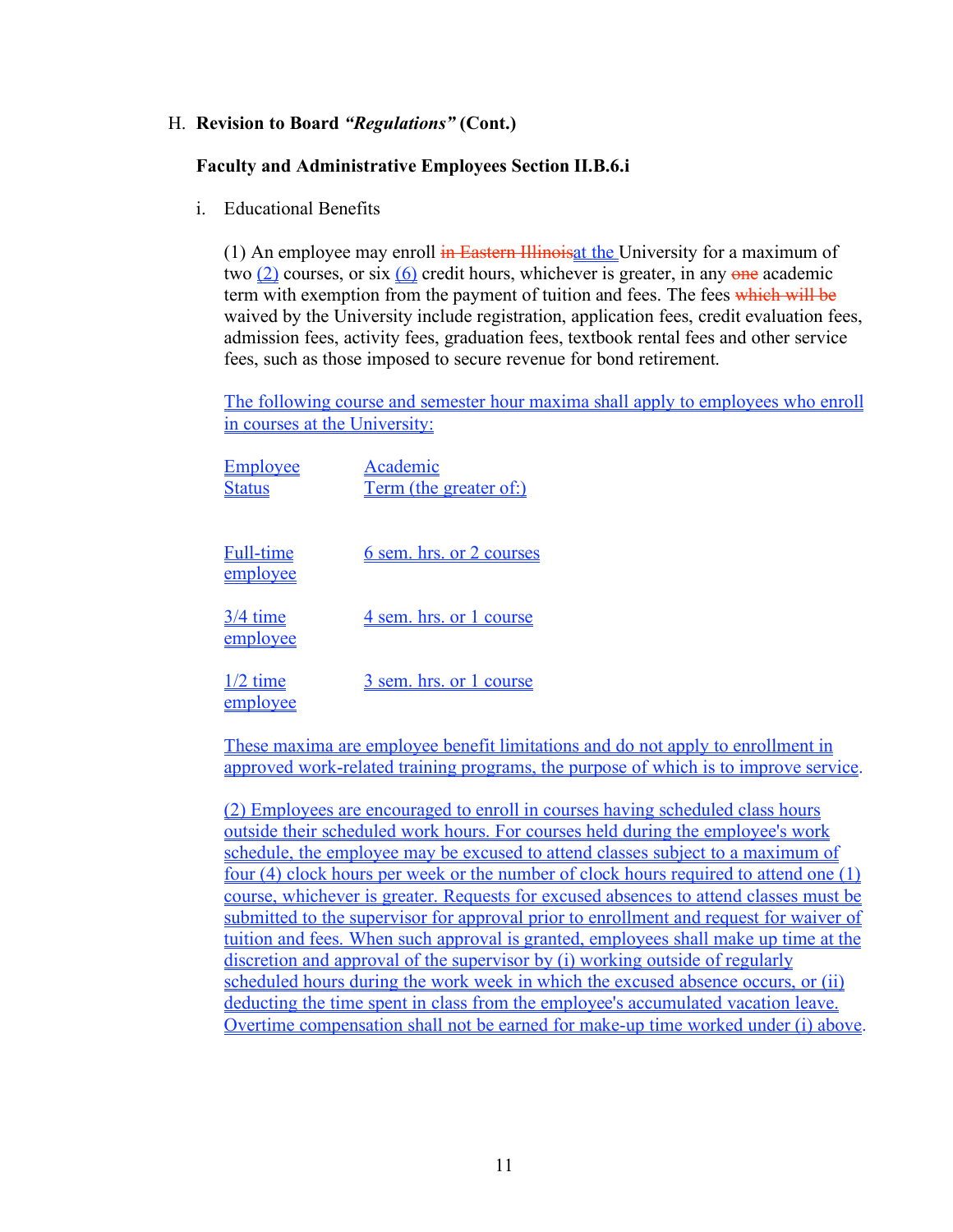# **Faculty and Administrative Employees Section II.B.6.i (Cont.)**

 $(2)(3)$  The natural, adopted, foster, and step-children and the spouse of  $\frac{d}{dx}$  full-time employees (including employees on sick leave or compulsory disability leave) who dies while in service at the University shall be entitled to a waiver of tuition and fees  $\frac{up}{as}$ defined in paragraph (1) above) up to and including the baccalaureate degree at the University. Should both parents be full-time employees, the death of one parent makes the child eligible for the waiver of tuition and fees. Children of a deceased employee who is divorced shall be eligible for a waiver of tuition and fees if such employee had beenwas contributing to their-the children's support at the time of the employee's death.

 $\left(3\right)(4)$  An employee who has retired from the University may enroll  $\frac{1}{2}$  at the University for a maximum of one  $(1)$  course, or three  $(3)$  eredit semester hours, whichever is greater, in any one academic term with exemption from the payment of tuition and such fees as may be waived in accordance with paragraph (1) above.

(4)(5) See Board Regulations Section IV.B.2.a. and the applicable section of Eastern Illinois University Law at 110 ILCS 665/10-90 for provisions governing the award of fifty percent (50%) tuition waivers to the children of seven (7) year or more employees.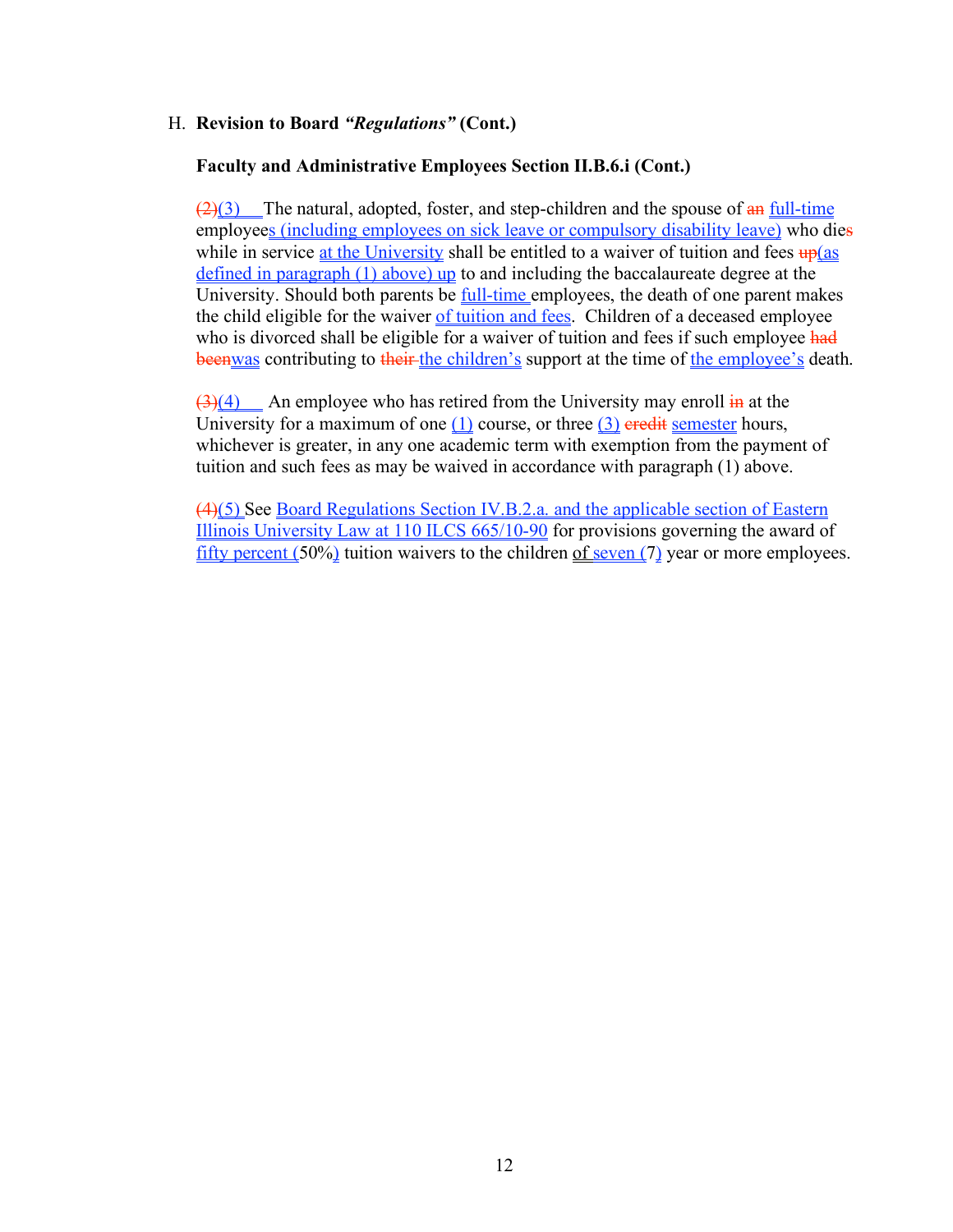# IV. INFORMATION ITEMS

# A. **May, 2005 Board Meeting**

President Hencken will present information regarding a Board meeting to be held in May, 2005.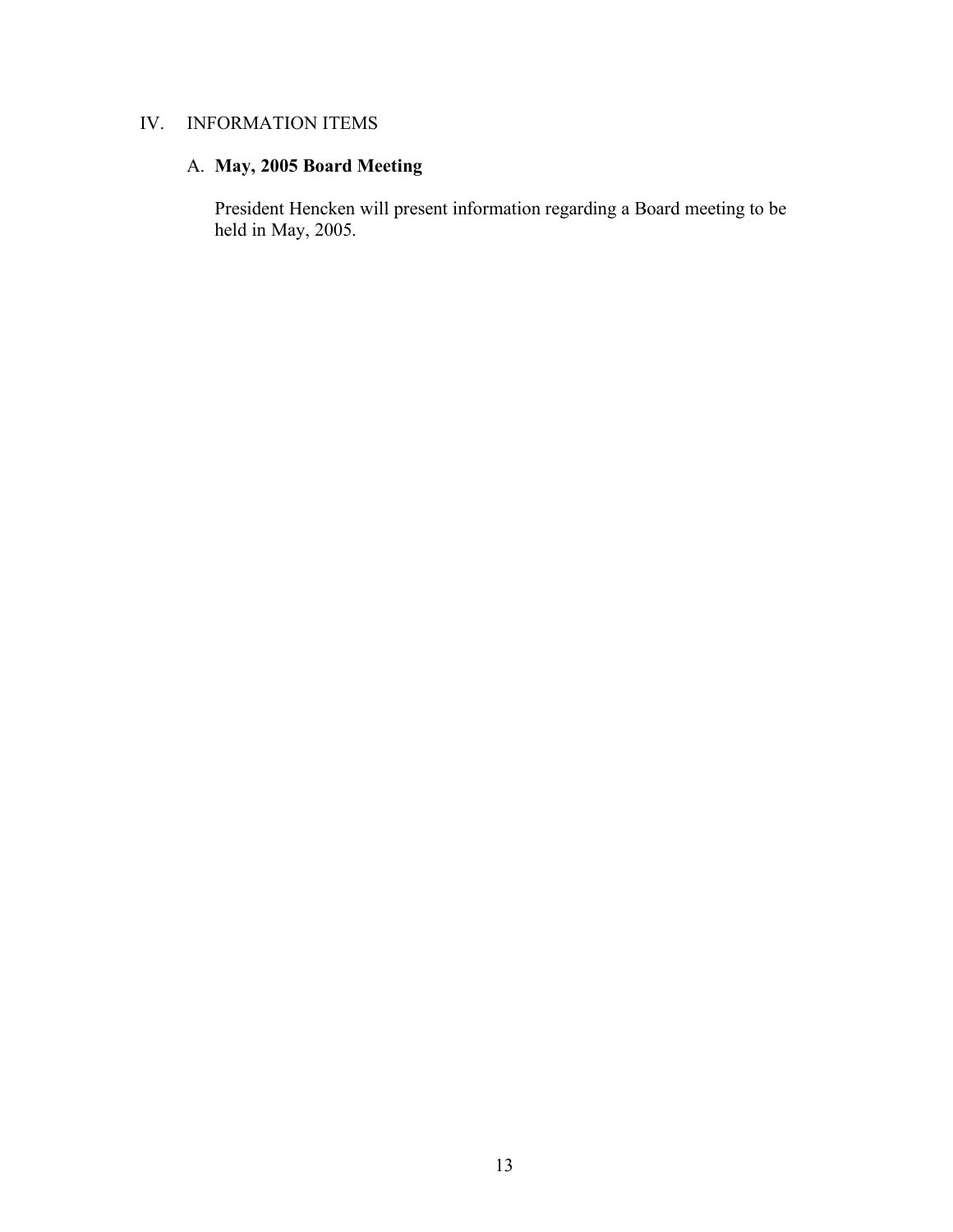# B. **Summary of Purchases \$100,000 - \$249,999**

| Vendor                              | Type of Purchase                                             | <b>Bids</b> | Amount    |
|-------------------------------------|--------------------------------------------------------------|-------------|-----------|
| Church Organ Network<br>of Illinois | Purchase and installation of an<br>organ for the Music Dept. |             | \$131,666 |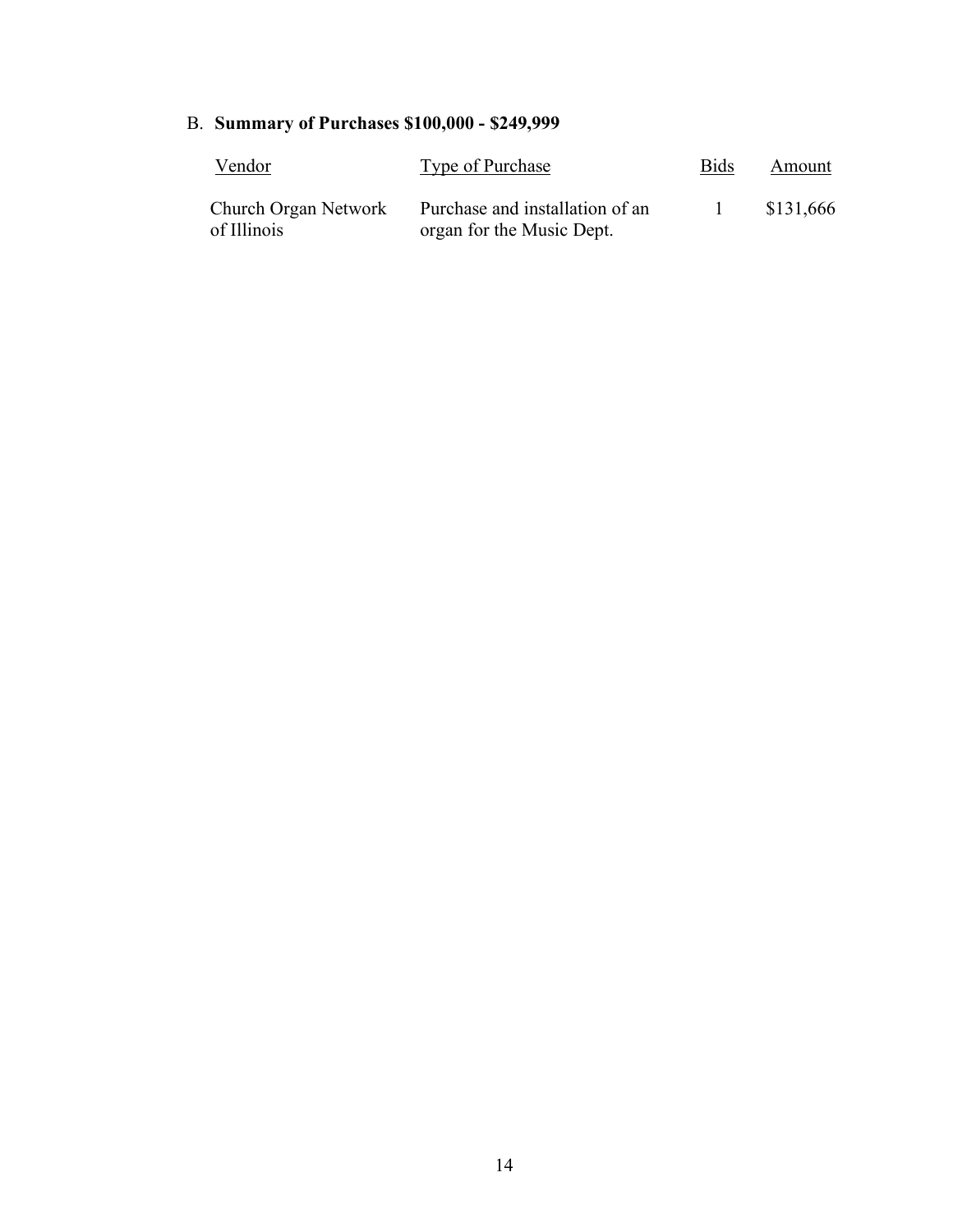# C. **Deposit & Investment Report**

# **Eastern Illinois University Deposit and Investment Report For the Three Months Ending March 31, 2005**

# **Operating Funds Investment Performance:**

| Average Daily Cash Balance                                                    | Quarterly<br>\$(4,148,236.36)    | <b>Year to Date</b><br>S                |
|-------------------------------------------------------------------------------|----------------------------------|-----------------------------------------|
| (3,071,737.19)<br>Average Daily Invested Balance<br>Net Average Daily Balance | 47,240.608.78<br>\$43,092,372.42 | 39, 131, 618.80<br><u>36,059,881.61</u> |
| Total Interest Earned on Investments                                          | 274,090.91                       | 569,611.31                              |
| Percentage of Net Average Daily Balance Invested                              | 109.62%                          | 108.51%                                 |
| Annualized Average Yield                                                      | $2.57\%$                         | $2.10\%$                                |
| Benchmark – 90 Day Treasury Bill                                              | $2.55\%$                         | $2.01\%$                                |

Investments are in U.S. Treasury Notes, Government Agencies (e.g., Federal Home Loan Bank, FNMA, etc), Money Market Funds, Mutual Funds, Commercial Paper and Depository accounts, earning rates ranging from 2.60% to 3.37%

| <b>Endowment Funds Investment Performance:</b> |                | Quarterly    |               | <b>Year to Date</b> |
|------------------------------------------------|----------------|--------------|---------------|---------------------|
| Previous Portfolio Market Value                | $12 - 31 - 04$ | \$472,054.00 | $6 - 30 - 04$ | \$423,614.65        |
| Interest and Dividends Income Reinvested       |                | 1,599.31     |               | 11,869.75           |
| Change in Value of Investments                 |                | (3,726.08)   |               | 34,442.83           |
| Present Portfolio Market Value                 | $3 - 31 - 05$  | \$469,927.23 | $3 - 31 - 05$ | \$469,927.23        |
| Total Return on Investments                    |                | $(0.45)\%$   |               | 10.93%              |

# **Endowment Funds Asset Allocation – Schwab Institutional Brokerage Account:**

|                                            | Market Value  |              | Market Value  |              |
|--------------------------------------------|---------------|--------------|---------------|--------------|
| <b>Equity Funds:</b>                       | $6 - 30 - 04$ |              | $3 - 31 - 05$ |              |
| Vanguard 500 Index                         | \$52,506.09   |              | \$55,029.79   |              |
| Vanguard Value Index                       | 27,842.05     |              | 30,819.65     |              |
| Vanguard Mid-Cap Index                     | 38,001.50     |              | 43,039.98     |              |
| Vanguard Small-Cap Index                   | 57,956.01     |              | 62,097.13     |              |
| Vanguard Developed Index                   | 22,234.52     |              | 25,440.86     |              |
| Vanguard Emerging Markets                  | 36,917.94     |              | 47,996.28     |              |
| DFA US 6-10 Value                          | 32,275.66     |              | 35,291.30     |              |
| DFA Inthl Small Company                    | 48,004.46     |              | 58,135.08     |              |
| <b>Total Equity Funds</b>                  |               | \$315,738.23 |               | \$357,850.07 |
| Bond Funds:                                |               |              |               |              |
| Vanguard Total Bond Mkt Index              |               | 105,723.73   |               | 109,905.84   |
| Cash Funds:                                |               |              |               |              |
| Schwab Money Market Fund                   |               | 2,152.69     |               | 2,171.32     |
| Total Schwab Institutional Brokerage Acct: |               | \$423,614.65 |               | \$469.927    |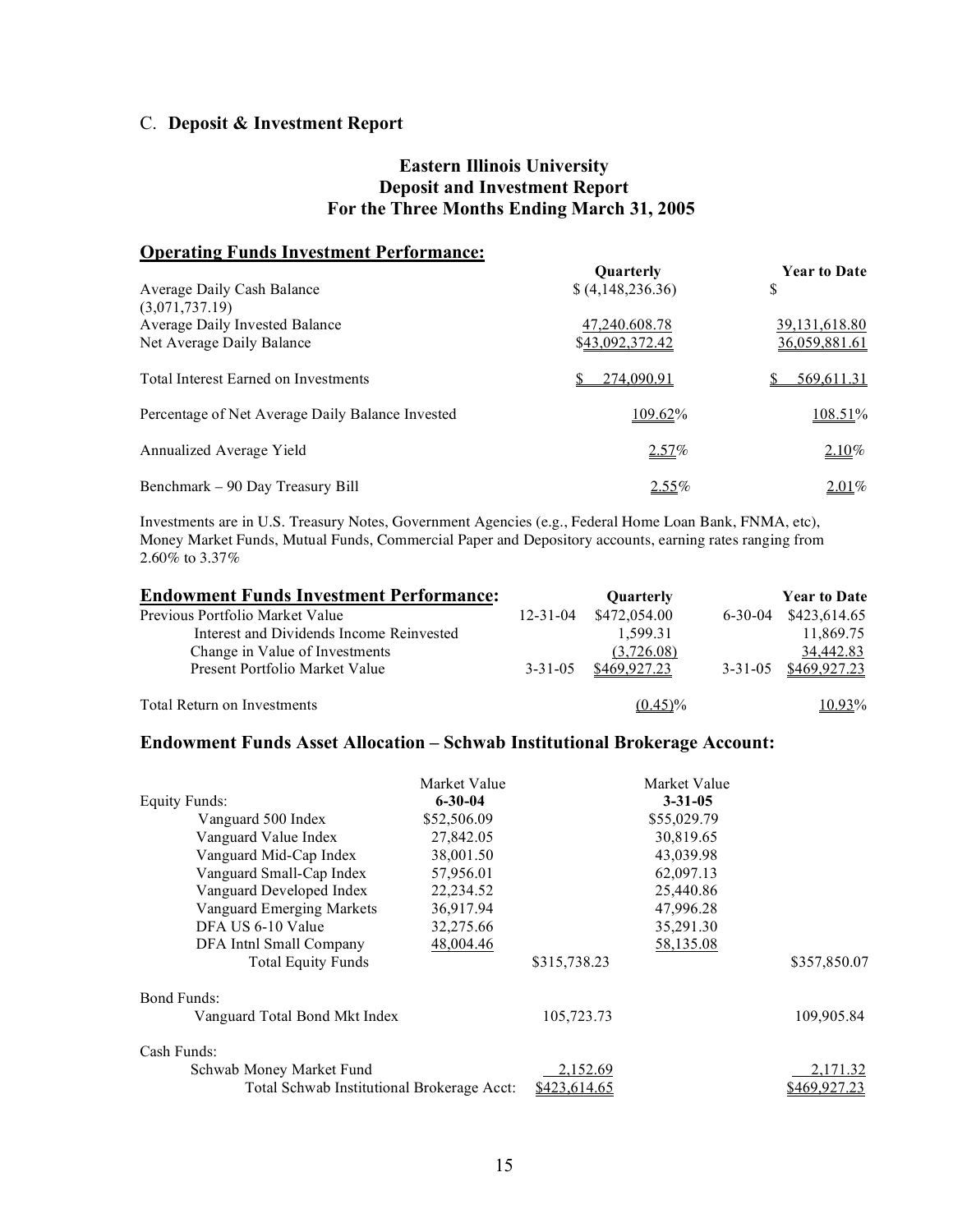# D. **Legislative Update**

The Board will be presented with an update on legislation being considered by the Illinois General Assembly.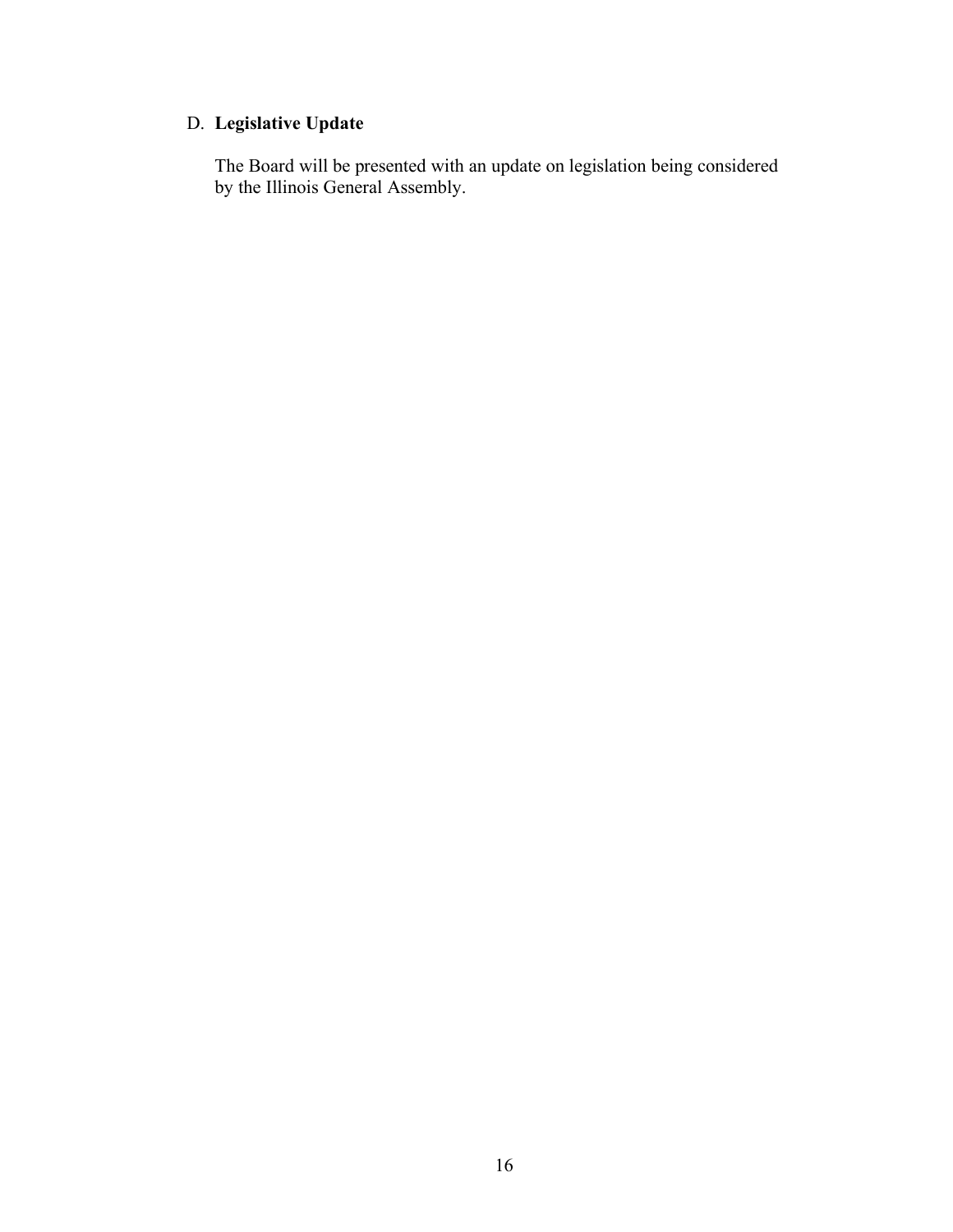# E. **North Central Association Accreditation Update**

Dr. Robert Augustine and Dr. Jill Owen will make a presentation to the Board of Trustees regarding the results of our recent North Central Association Accreditation visit.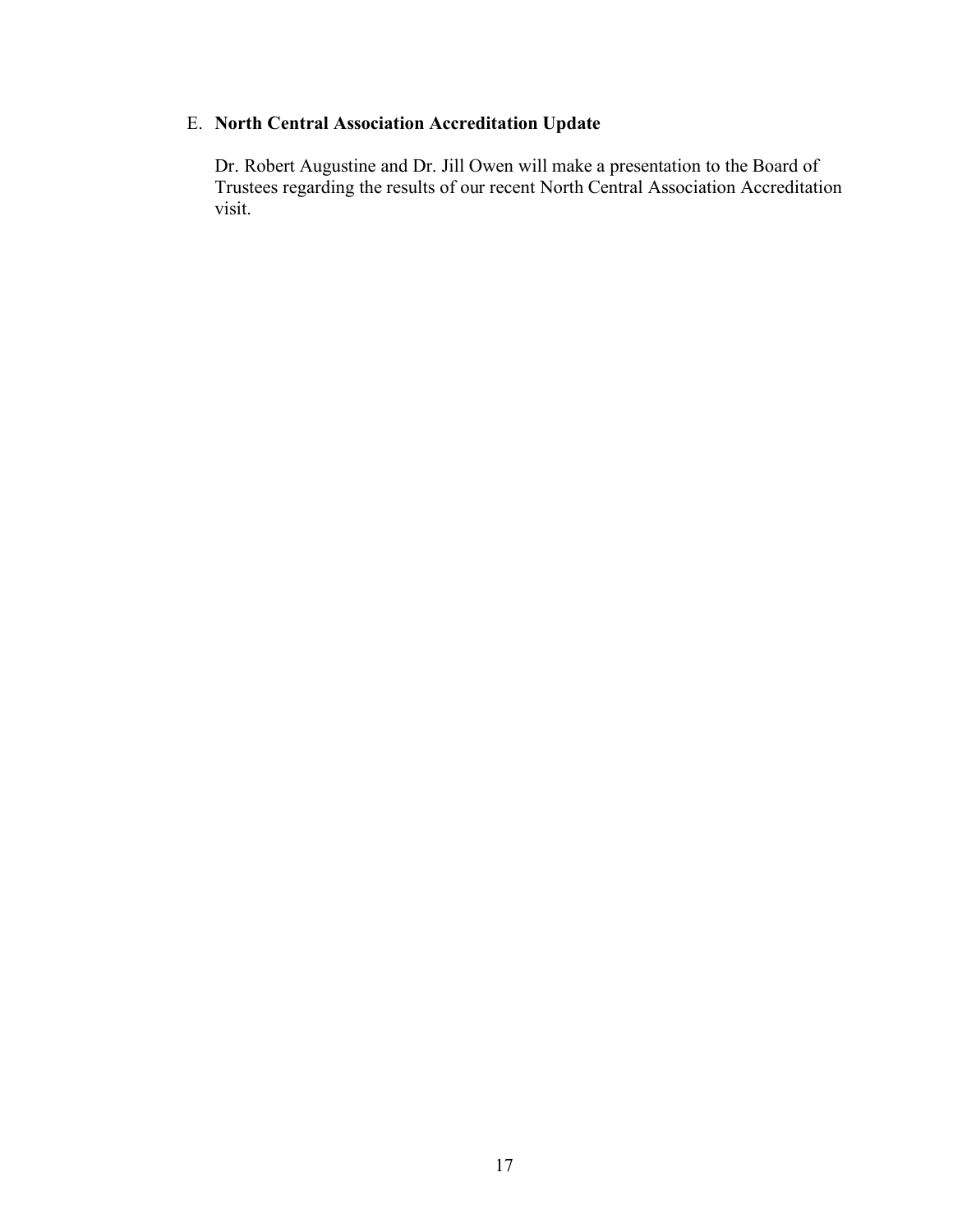# F. **Banner Project Status Report**

A presentation will be made at the meeting to provide the Board with an update on the status of the Enterprise Resource Planning (ERP)/Banner project.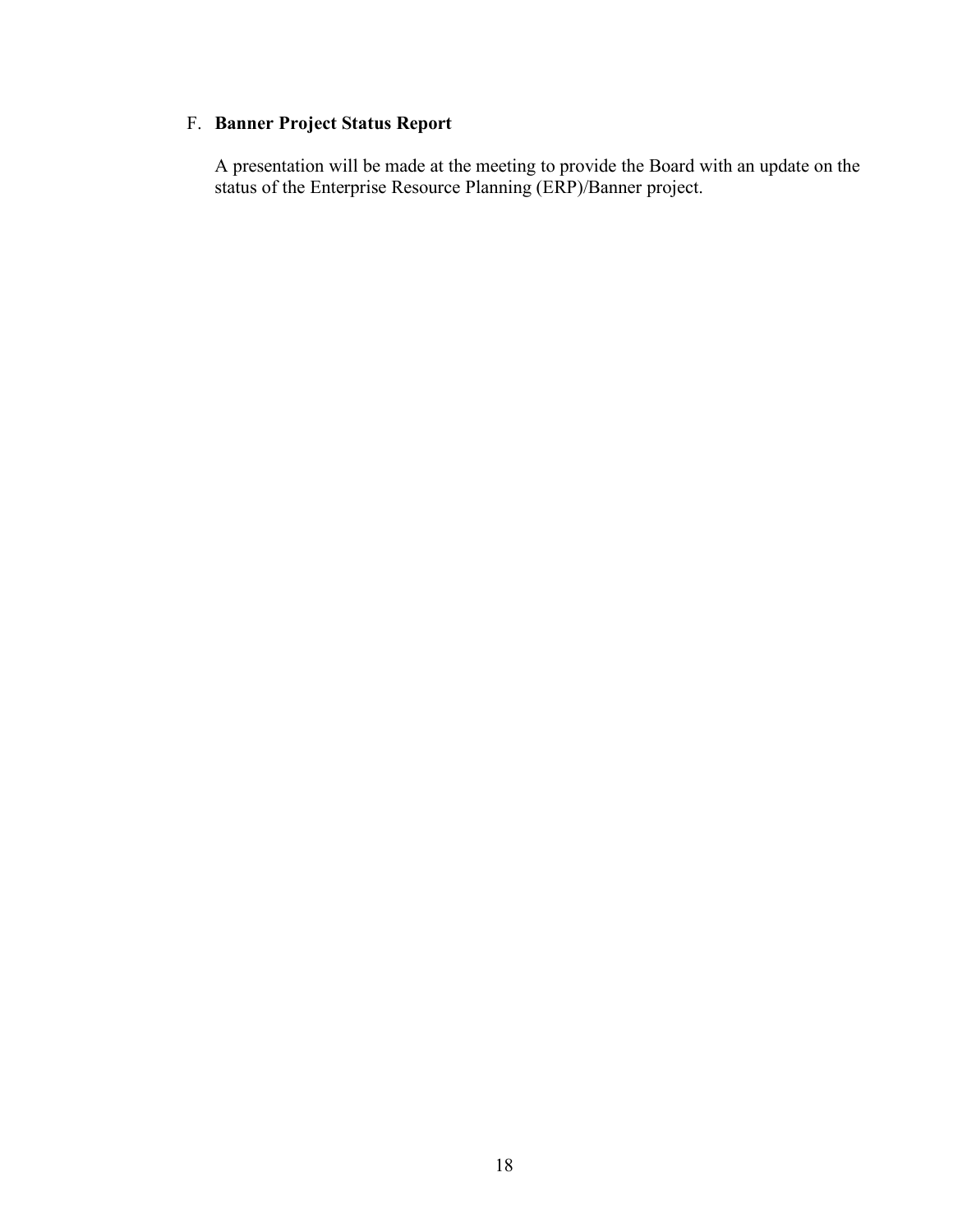# G. **President's Report**

President Lou Hencken will present a report to the Board.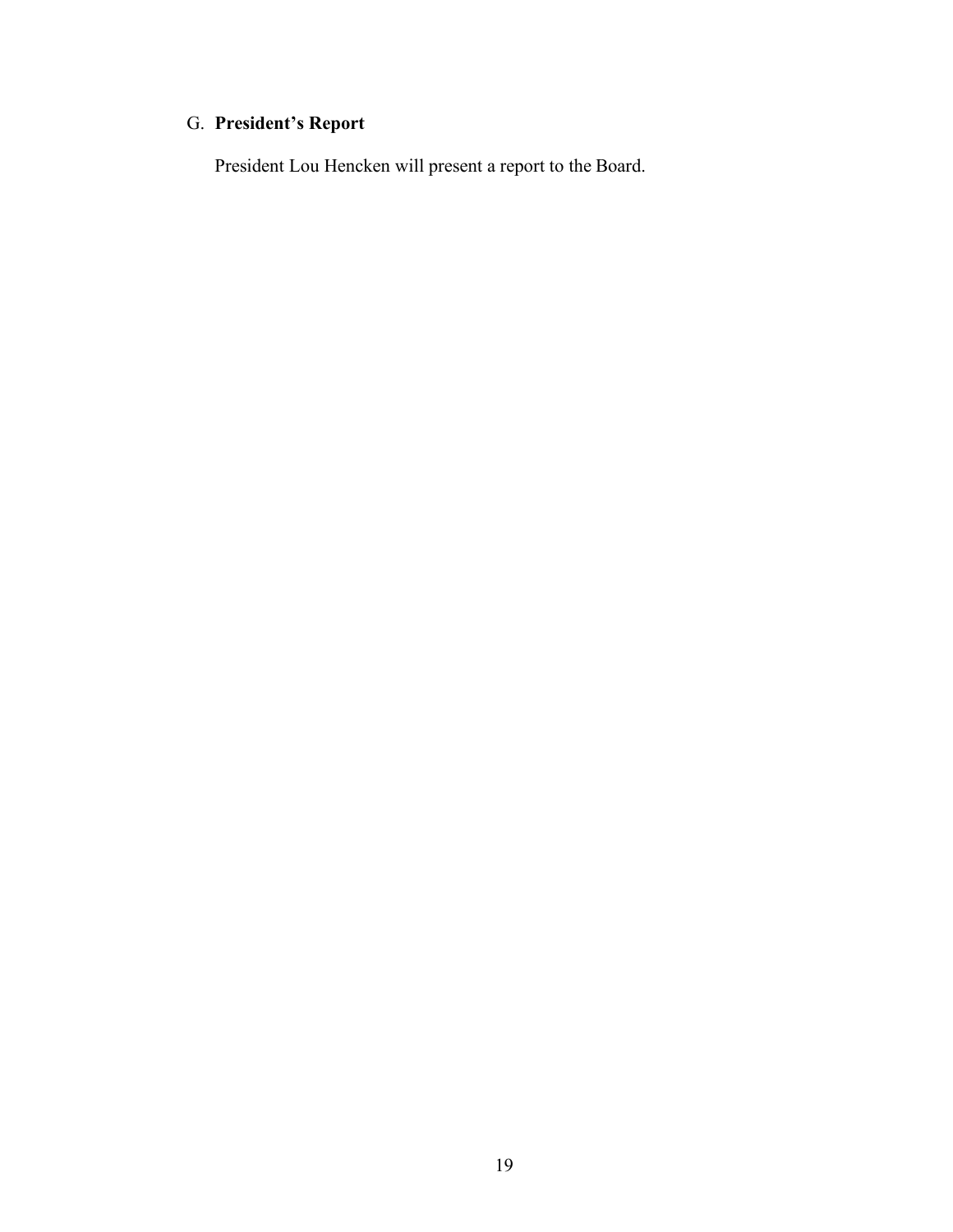H. **Report from Board Chair**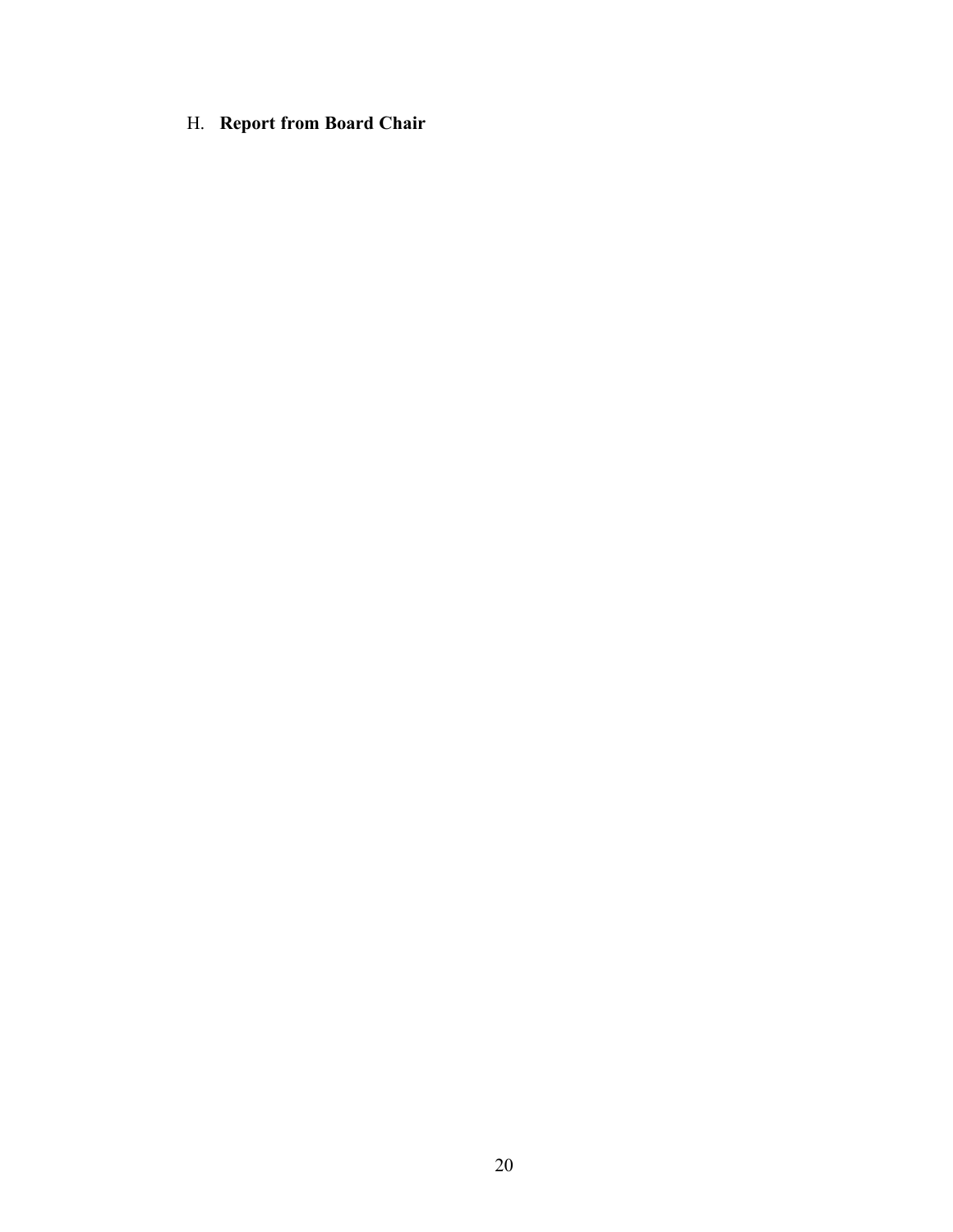# I. **Committee Reports**

## **Finance Committee:**

Dr. Robert Webb Mr. Don Yost

# **Board Relations Committee:**

Dr. Roger Dettro Mr. Roger Kratochvil

# **Planning Committee:**

Ms. Julie Nimmons

# **Board Bylaws, Policies, and Regulations Committee:**

Mr. Leo Welch Mr. Adam Howell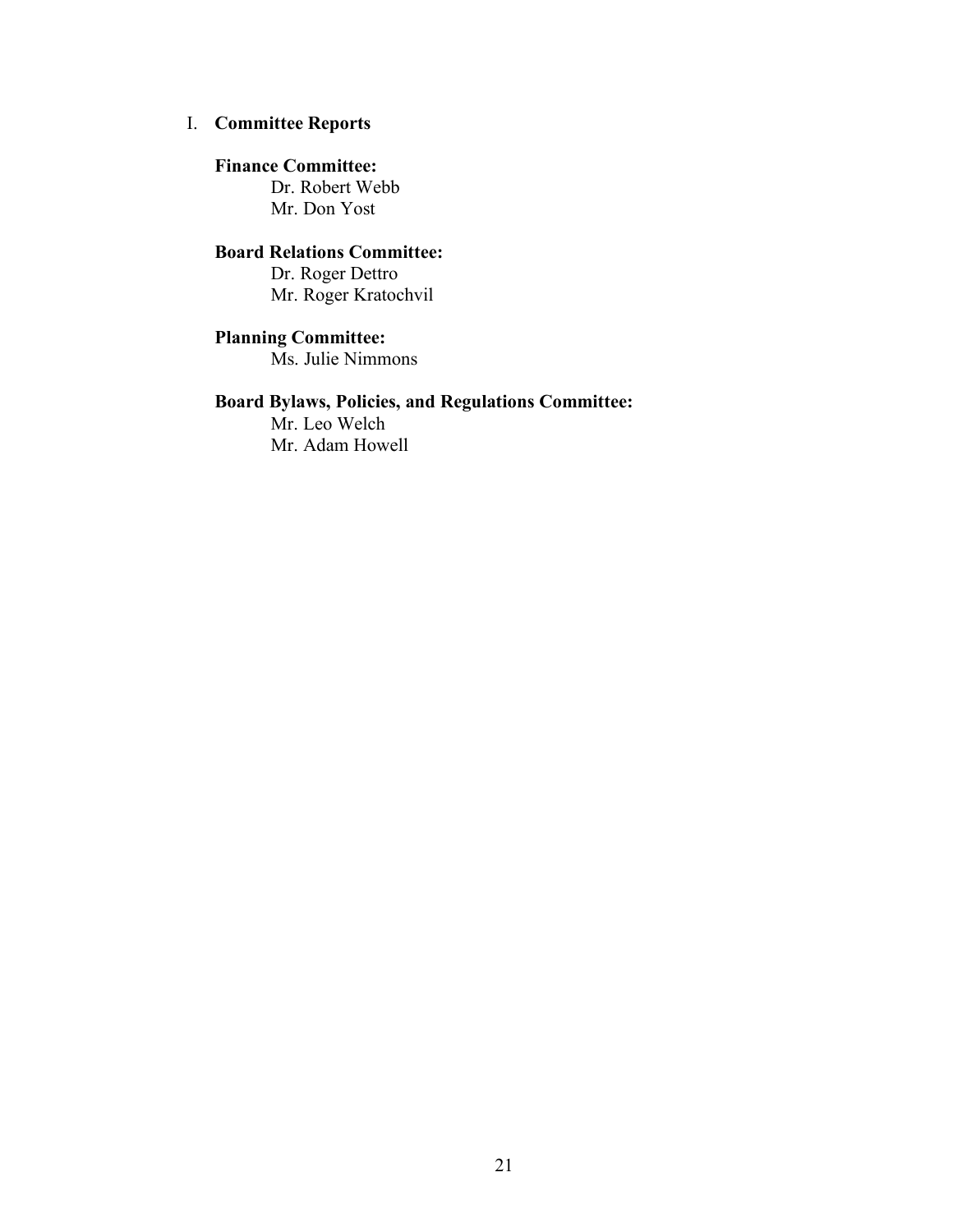# J. **Report from Board Members attending AGB Conference**

Dr. Robert Webb

Mr. Leo Welch

Mr. Don Yost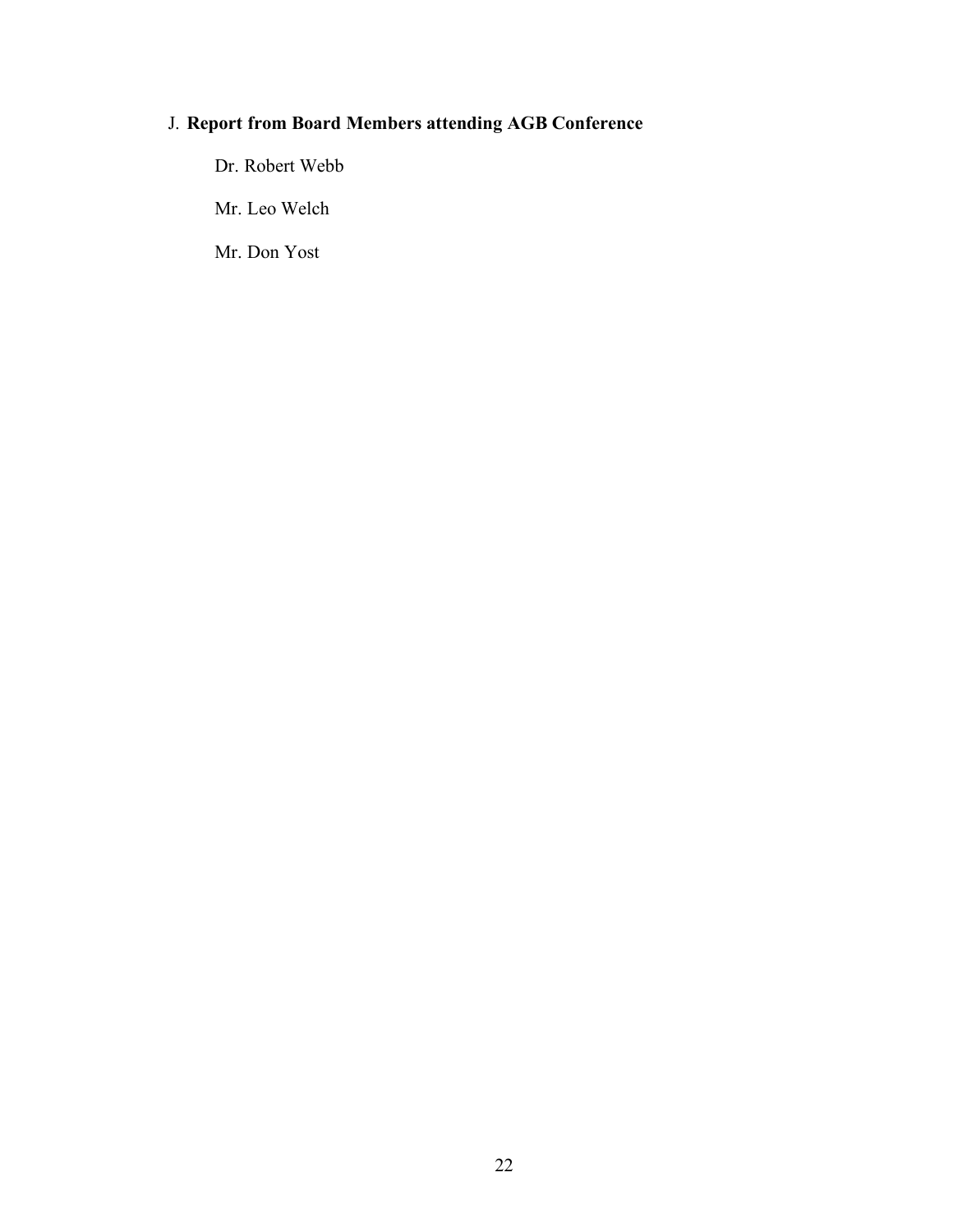# K. **Reports from Constituencies**

Ms. Kathy Cartwright – Staff Senate

Mr. Christopher Getty – Student Government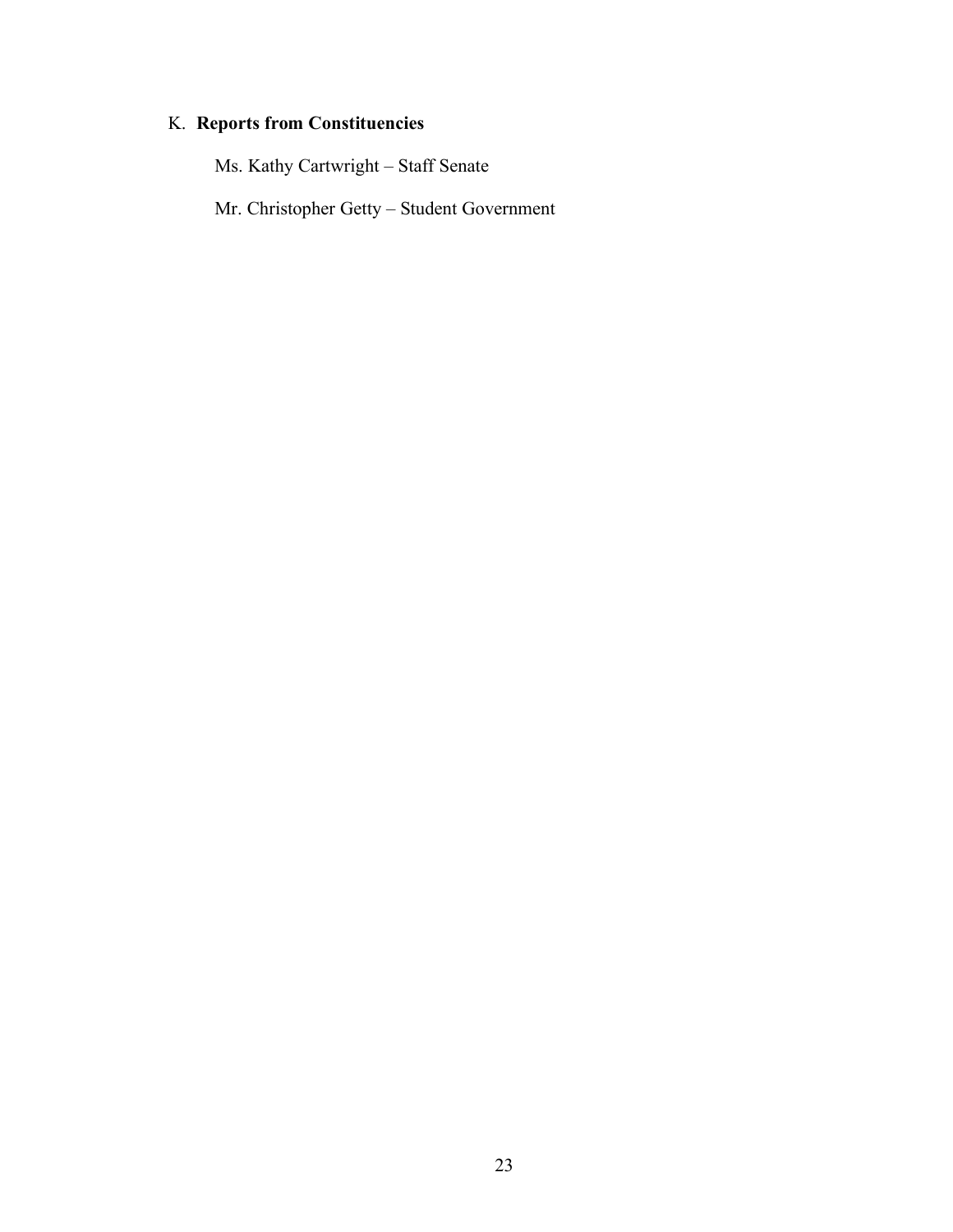# L. **Other Matters**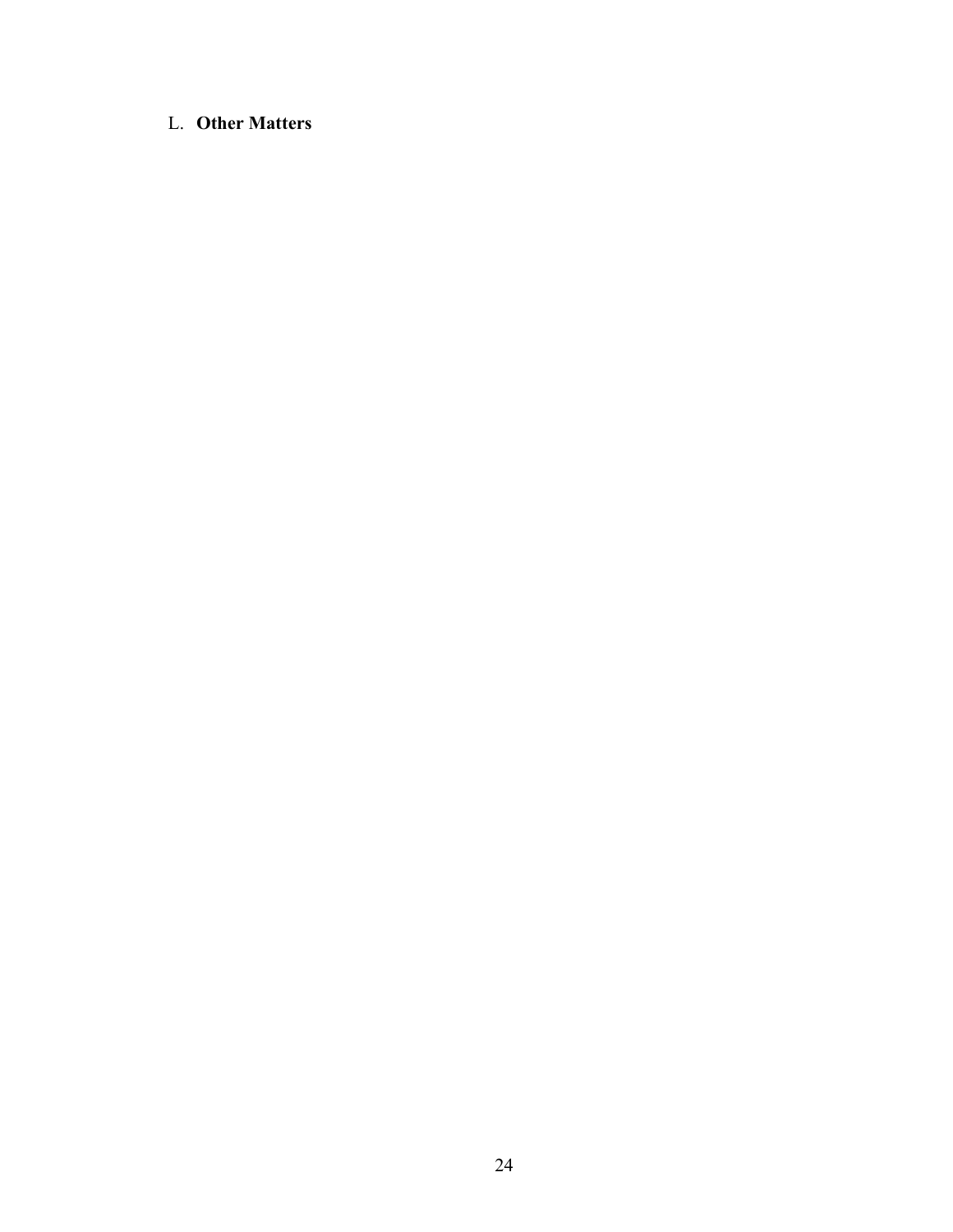## M. **University Highlights**

### **AROUND CAMPUS**

**"You Are EIU" Fund-Raising Campaign Going Strong with \$7.4 Million Collected.** Eastern's "You Are EIU" fund-raising campaign has already collected \$7.42 million in gifts, putting it well on its way to raising the targeted \$10 million by June 2006. Since its inception in July 2003, the three-year campaign has enjoyed strong, steady support. "I'm thrilled with the campaign's progress," said EIU President Lou Hencken. "This money is going to some great uses here on campus." The funds have been used, for example, to build a physics observatory and fund a musical competition, as well as to establish scholarships and support existing educational programming.

Funds have been raised in three areas: annual giving, in which donations are given on a year-to-year basis for a variety of uses; endowment funds, for scholarships and special projects; and infrastructure funds, for facilities needs. Nine percent of alumni are giving to the university, a 14.5 percent increase from the previous year. The goal is to raise alumni participation to 12 percent by the end of the campaign.

### **Tarble Generosity Continues; \$2 Million Gift To Support Arts Center Activities.**

A new \$2 million gift from the Tarble Foundation will continue to support Eastern's Tarble Arts Center and its programs and collections. In announcing the news, EIU President Lou Hencken offered his utmost gratitude to the Foundation. "The generosity of the Newton E. Tarble family has touched so many lives over the years. We are thrilled to accept this gift, which will allow the Tarble Arts Center and Eastern Illinois University to further serve our students, faculty and staff, and the citizens of east-central Illinois through access to the arts." The funds will be used to enhance the Tarble Arts Center Endowment, established when the Tarble Arts Center was opened in 1982. Construction of the center was made possible by a \$1 million gift from the late Newton E. Tarble, for whom the center is named.

#### **FACULTY/STAFF HAPPENINGS**

**First-of-its-Kind Faculty Symposium Takes Place At EIU.** Eastern, in conjunction with Lake Land College and Parkland College, sponsored its first Faculty Symposium for community college and Eastern faculty. The symposium allowed faculty members from community colleges to join their colleagues from Eastern in discussing topics of interest related to their academic disciplines and improving the academic experience for transfer students. Approximately 50 community college faculty members representing 10 Illinois community college districts attended the meeting. Those colleges included Danville Area Community College, Joliet Junior College, Kaskaskia College, Lake Land College, Lincoln Land Community College, Moraine Valley Community College, Olney Central College, Parkland College, Prairie State College and Southwestern Illinois College.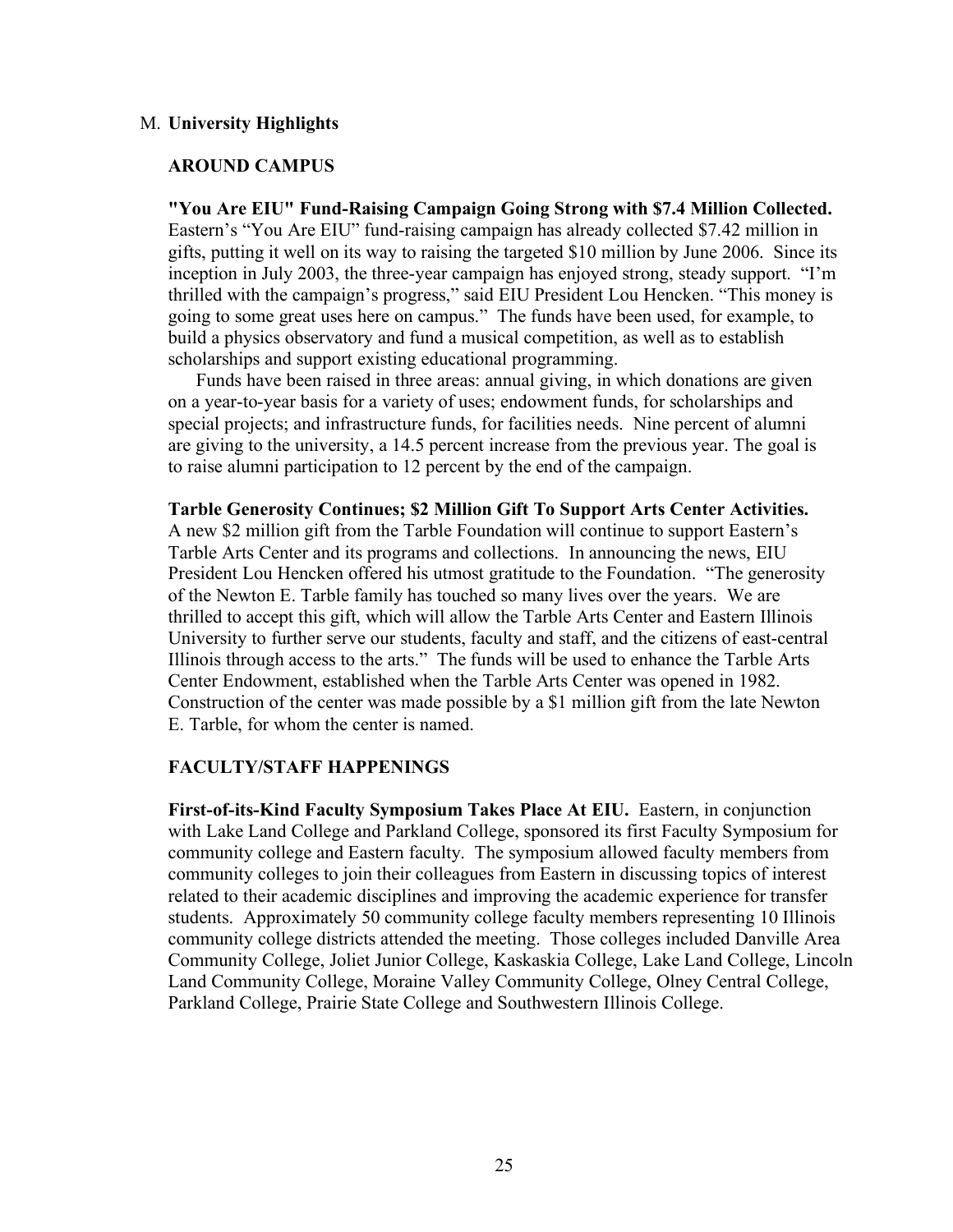**EIU Professor Aims to Solve Mystery of Acid Rain's Formation.** So, you don't understand what causes acid rain? Don't feel too bad – scientists don't quite get it, either. But Rebecca Peebles, an assistant professor in Eastern's chemistry department, hopes to change that. Peebles has received a competitive \$30,000 grant to allow her to study the destructive phenomenon. Only nine similar grants were awarded throughout the nation by the Camille and Henry Dreyfus Foundation this year.

In simple terms, Peebles wants to find out where acid rain comes from so scientists will be better able to predict the future health of the atmosphere and to reduce harmful chemical reactions in the future. For the full story, please see the following Web site: http://www.eiu.edu/~pubaff/headlines/FacultyPeebles.htm.

**EIU Professor Receives Grant for Ground-Breaking Study on Weeds.** If Scott Meiners has his way, out-of-control weeds like kudzu and garlic mustard could eventually become relics of the past. Meiners, a biological sciences assistant professor at Eastern, is heading up research of weeds – known by scientists as "exotic plants" – in a study that has been ongoing for more than 45 years, making its data very useful. The research project, called the Buell-Small Succession Study, is considered important enough that it recently received a highly sought-after grant of \$229,521 from the National Science Foundation. The money will fund five years of work with graduate and undergraduate students. The goals are to better understand the causes of plant invasions so that they may be better controlled and to understand the impacts of invasions. For the full story, please see http://www.eiu.edu/~pubaff/headlines/FacultyMeiners.htm.

**Drake Named Acting Vice President For Student Affairs**. Lynette Drake, once an Eastern Illinois University student herself, was chosen to serve as acting vice president for student affairs at her alma mater. Drake, who will continue to perform some of her duties as EIU's director of Health Service, began the six-month appointment on Feb. 1, as a national search began for a permanent replacement. "I've worked with Lynette a long time," said EIU President Lou Hencken after announcing his decision. "Lynette has broad experience in student affairs, working both in housing and, for the past nine years, as the director of the Health Service." Drake succeeds Shirley Stewart, who retired Jan. 1. Stewart had served as acting vice president for student affairs since 2001.

**Dianna Ensign Named Associate Director Of Financial Aid.** Dianna Lynn Ensign of Charleston has been named associate director of financial aid at Eastern Illinois University. As such, she assists the director in the administration of the university's financial aid programs, including student employment and student health insurance. Ensign, who received her bachelor's degree in career and organizational studies from Eastern, is also a graduate of Bradley-Bourbonnais Community High School. She has been employed by the university for 26 years, 22 of which have been with the EIU Office of Financial Aid.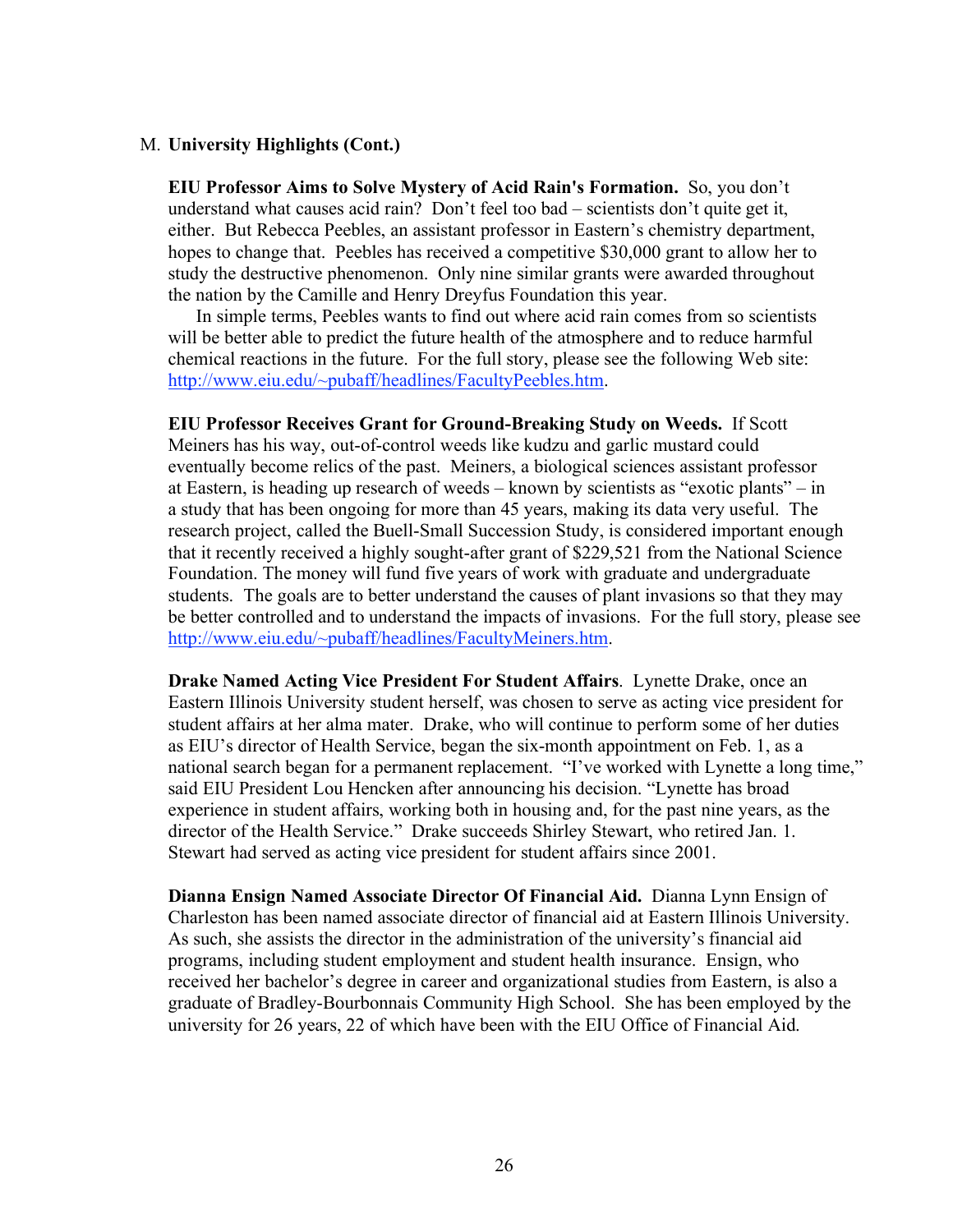### **STUDENT SPOTLIGHT**

**EIU Student Named Top in the Nation for Television News Anchoring.** Whitney Self, a junior journalism major from Mattoon, was awarded first place in the country for Best Television News Anchoring. The award was presented as part of the Broadcast Education Association's annual student awards.

WEIU's "News Watch" competed last fall with major universities throughout the state to also bring home the following Illinois Broadcasters Association University Awards: first place, Best Newscast, and first place, Best Web site.

**The EIU Jazz Ensemble and Combo performed at the 38th annual Elmhurst College Jazz Festival.** With 40 college jazz bands from across the country participating, the EIU Jazz Ensemble was one of a few big bands to be named an "outstanding ensemble" by the judges. In addition, the Jazz Ensemble was the only big band selected to perform on the final Sunday night concert as an opening act for the Dave Holland Quintet. Special soloist recognition was given to six members of the EIU Jazz Ensemble: Mike Jones, trumpet; Travis Wesley, piano; Josh Marcus, alto sax; Tyrone Garner II, drums; Ryan Bosick, bass; and Brian Warszona, trumpet.

**Timeline Honoring Legacy of Martin Luther King Jr. Unveiled.** Jeff Collier believed that Martin Luther King Jr. deserved to be honored with more than a portrait in Eastern Illinois University's student union that bears the slain civil rights leader's name. That's why Collier, president of EIU's Black Student Union, helped coordinate the effort to add a timeline of King's life to the building. That timeline was unveiled during a ceremony Feb. 26 in the Bridge Lounge. The 30-feet-by-4-feet timeline lists significant events in King's life, including his birth, school years and civil rights movement highlights. Pictures and various quotes from King are included, as well.

#### **Fun-Filled Greek Week Designed to Improve Public's View of Fraternities,**

**Sororities**. Members of the Greek community at Eastern realize that some people's perceptions of fraternities and sororities aren't necessarily positive ones. This year's Greek Week activities (April 1 through 9) were designed to help "work on that image," said Erin Campbell of the Greek Week Steering Committee. Events included the traditional Airband/coronation, Greek Sing, tugs contests, fun games and a Collegiate Bowl. In addition, representatives of each fraternity and sorority spent the morning of Thursday, April 7, at Jefferson Elementary School in Charleston, supervising children in making crafts, playing games, learning Spanish and creating cards to send to U.S. troops overseas. Children also used wallpaper squares to make "friendship quilts," which were to be donated to Hilltop Convalescent Center in Charleston.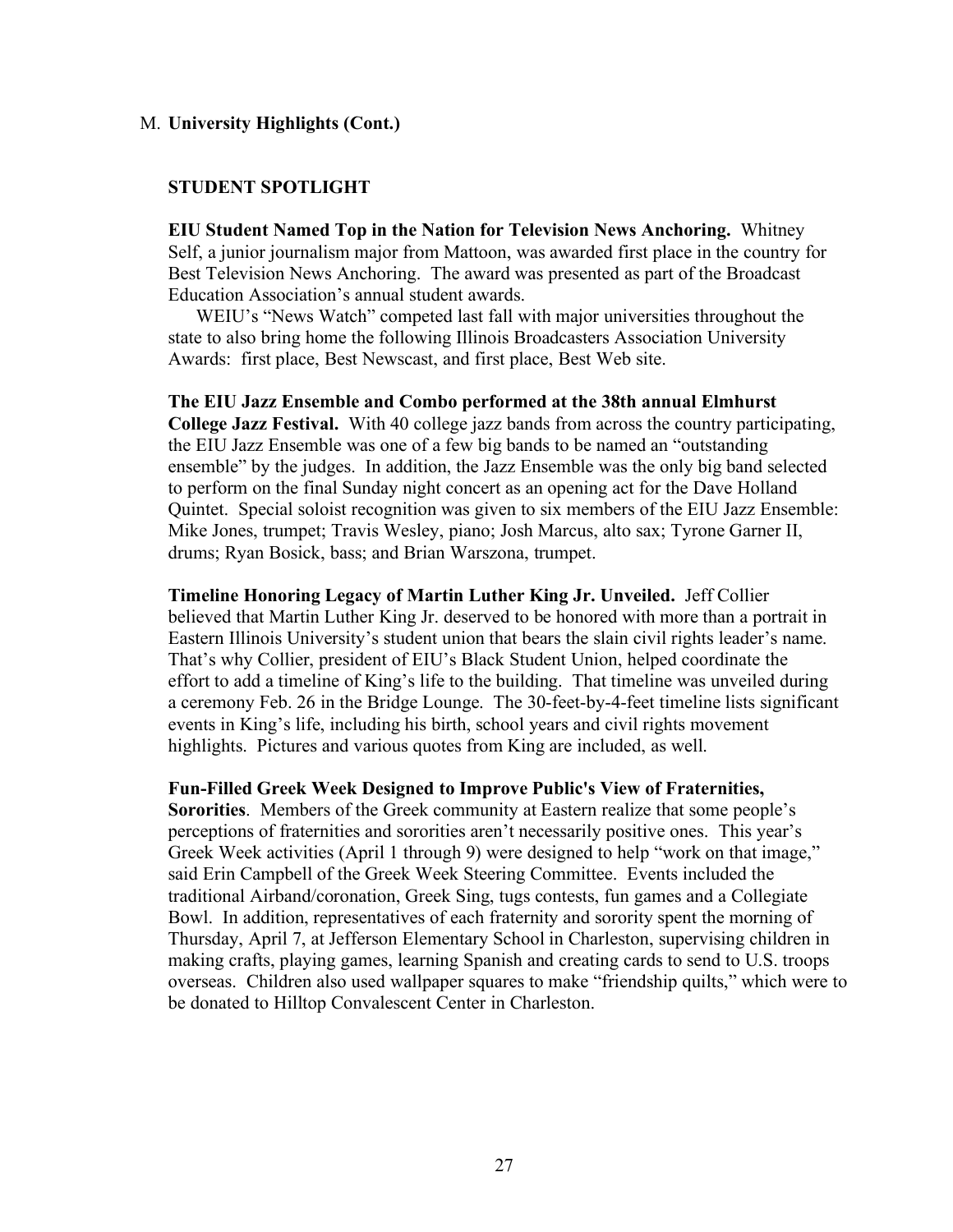# **FOCUS ON ATHLETICS**

**EIU Athletics Inducts Five Into 2005 Hall Of Fame.** EIU athletics has selected five new members for the Hall of Fame Class of 2005. Four are former studentathletes and one is a 'Friend of Athletics.' The five who will be officially inducted at the first home football game vs. Illinois State on Sept. 17 are athletes **Tim Carver** (football), **Damien Kelly** (soccer), **Kaaryn Sadler Kennington** (volleyball) and **Casey Reinking** (track/cross country). Inducted as a 'friend' are **Glenn Williams,** retired vice president for student affairs, and his wife **Joan.**

**Tim Nowak Named Panther Women's Soccer Coach.** Tim Nowak, assistant women's soccer coach at the University of Louisville, was named women's head soccer coach at Eastern. He has been a Cardinals assistant for the past four years. During this time women's soccer improved from 4-13 in 2001 to 12-5-3 this past season. Louisville reached the Conference USA tournament semifinals, ranked ninth in the Great Lakes Region and set seven single season school records, including most wins and shutouts.

For the past four years, Nowak has also served as head coach for the Kentucky Olympic Development program and, since 2003, has been head coach of the Javanon Soccer Club. This past year the Javanon age group team was 21-4-3, won the Kentucky State Cup and advanced to the U.S. Youth Soccer Region II Championship. Nowak has his NSCAA Advanced National Diploma and NSCAA Level One goalkeeping license.

**Nancy Kassebaum's Basketball Jersey Retired.** Former two-sport athlete Nancy Kassebaum Metcalf (1980-83) became the first EIU female athlete to have her uniform retired. Her #13 basketball jersey was officially retired at halftime of the men's game on Feb. 24. The jersey and plaque listing her accomplishments will be on permanent display in the Lantz Arena lobby.

Ms. Metcalf is the only three-time Academic All-American in school history, earning First Team and Third Team honors in softball and basketball, respectively, in 1983, and Fourth Team A-A in basketball in 1982. She is EIU's all-time leading scorer in women's basketball with 1,807 points, and the career record holder for assists (683), steals (479) and field goals made (1,643).

Previously, the only Panther uniforms retired were Kevin Duckworth's (1983-86) #00 basketball jersey in 1991 and Erik Proffitt's #19 soccer jersey posthumously in 1989.

**Mike Miller**, considered by many to be one of the best coaching prospects in the country, was named head men's basketball coach at Eastern Illinois University on April 11.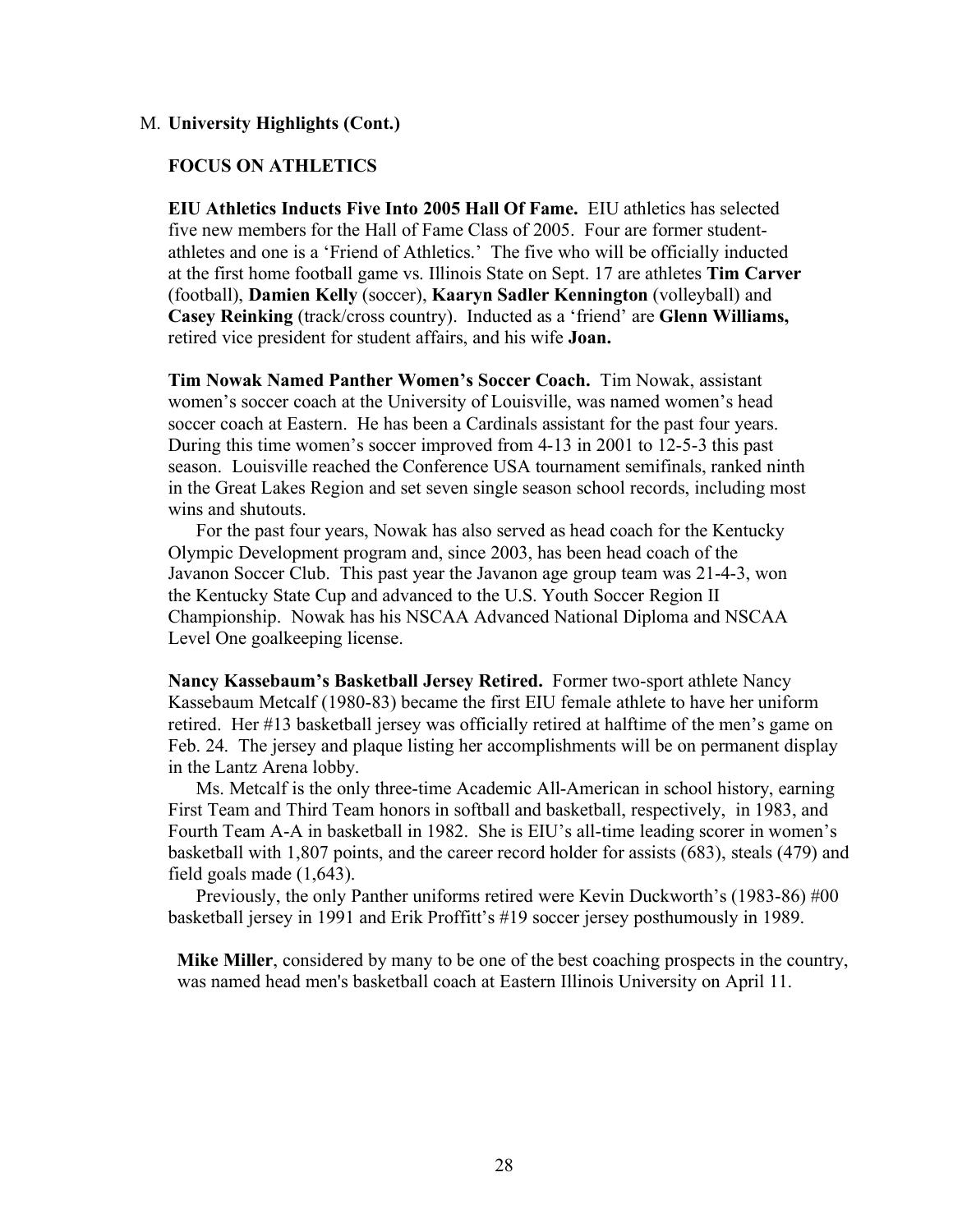Miller has been an assistant for the past five years at Kansas State University. He previously was a Division I head coach at Texas State (formerly Southwest Texas), where he led the Bobcats to two conference championships and a 1997 NCAA tournament berth, which helped earn him conference "Coach of the Year" honors. Miller was an assistant at Texas State when the team made a 1994 NCAA tournament appearance. He was an assistant coach at Sam Houston State in 1991 and Western Illinois in 1990.

The Monmouth, Ill., native has recruiting contacts throughout the state. Returning EIU players were unanimous in their support of Miller, said Dr. Rich McDuffie, director of athletics.

Miller replaces Rick Samuels, who compiled a 360-360 record in his 25 years at the helm.

"There is a very strong foundation at Eastern … as an academic institution, as an athletic program and as a basketball program," Miller said. "There has been success here, and with a very good corps of returning players, I'm excited to roll up my sleeves and go to work immediately. This is just a great fit for my family and me. We look forward to becoming part of the community and the university."

Miller and his wife, Kelly, have two sons, Matt, 16; and Joey, 12.